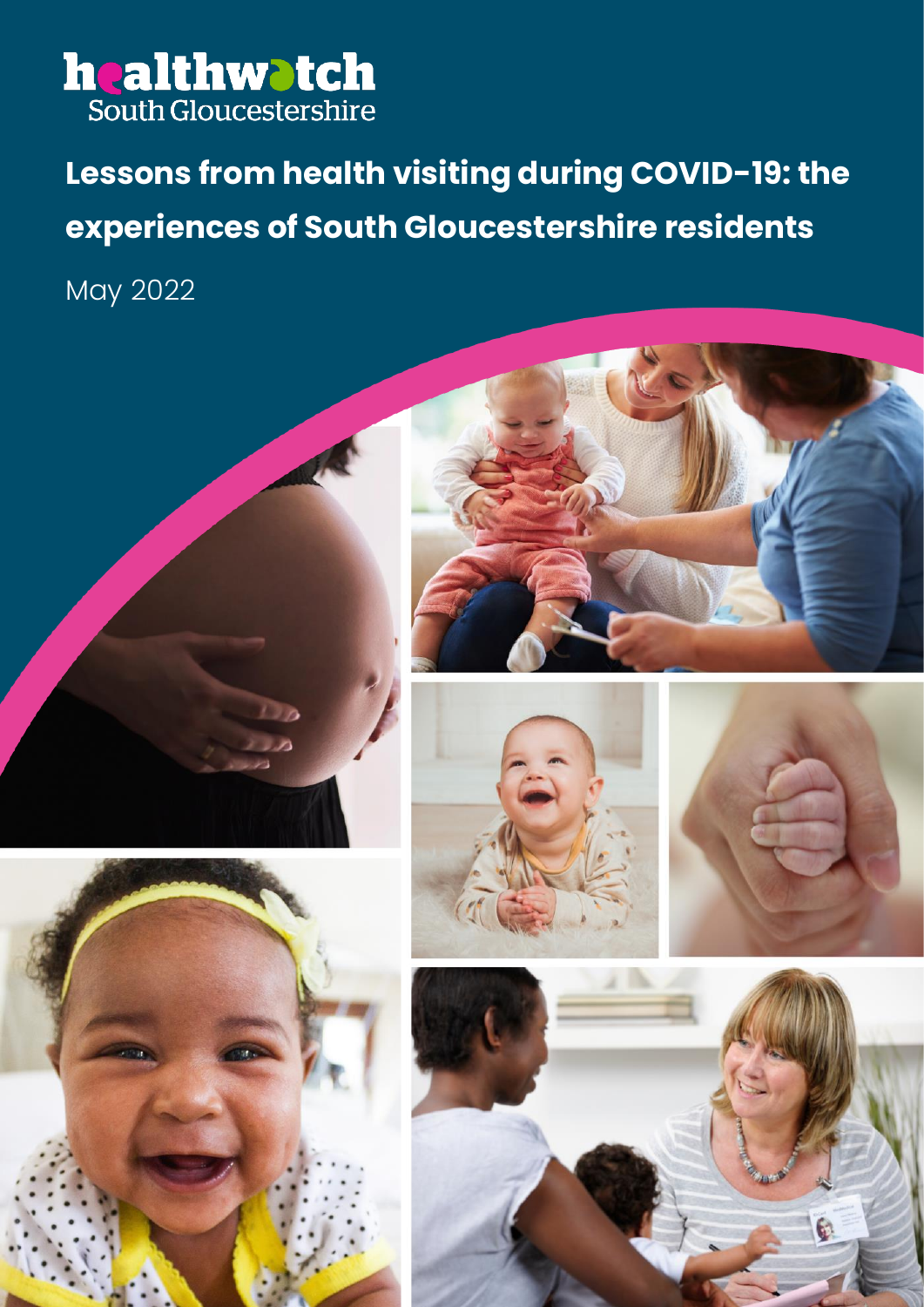## **Contents**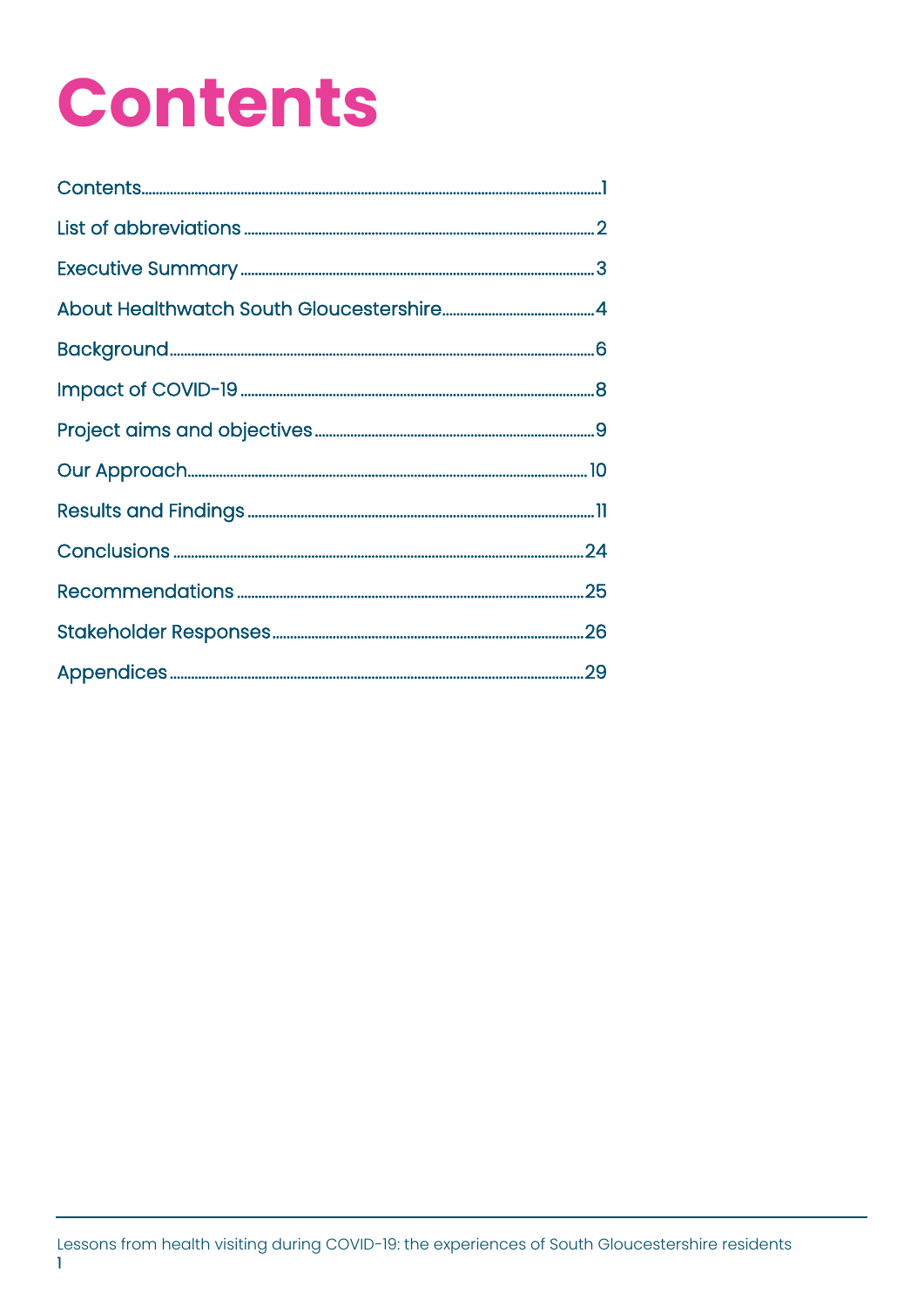## **List of abbreviations**

| <b>BNSSG CCG</b> | Bristol, North Somerset and South Gloucestershire Clinical<br><b>Commissioning Group</b> |
|------------------|------------------------------------------------------------------------------------------|
| CQC              | <b>Care Quality Commission</b>                                                           |
| GP               | <b>General Practice</b>                                                                  |
| <b>HV</b>        | Health Visiting (or Visitors)                                                            |
| <b>HWSG</b>      | <b>Healthwatch South Gloucestershire</b>                                                 |
| <b>LMS</b>       | <b>Local Maternity System</b>                                                            |
| <b>MVP</b>       | <b>Maternity Voices Partnership</b>                                                      |
| M4M              | <b>Mothers for Mothers</b>                                                               |
| <b>NCT</b>       | <b>National Childbirth Trust</b>                                                         |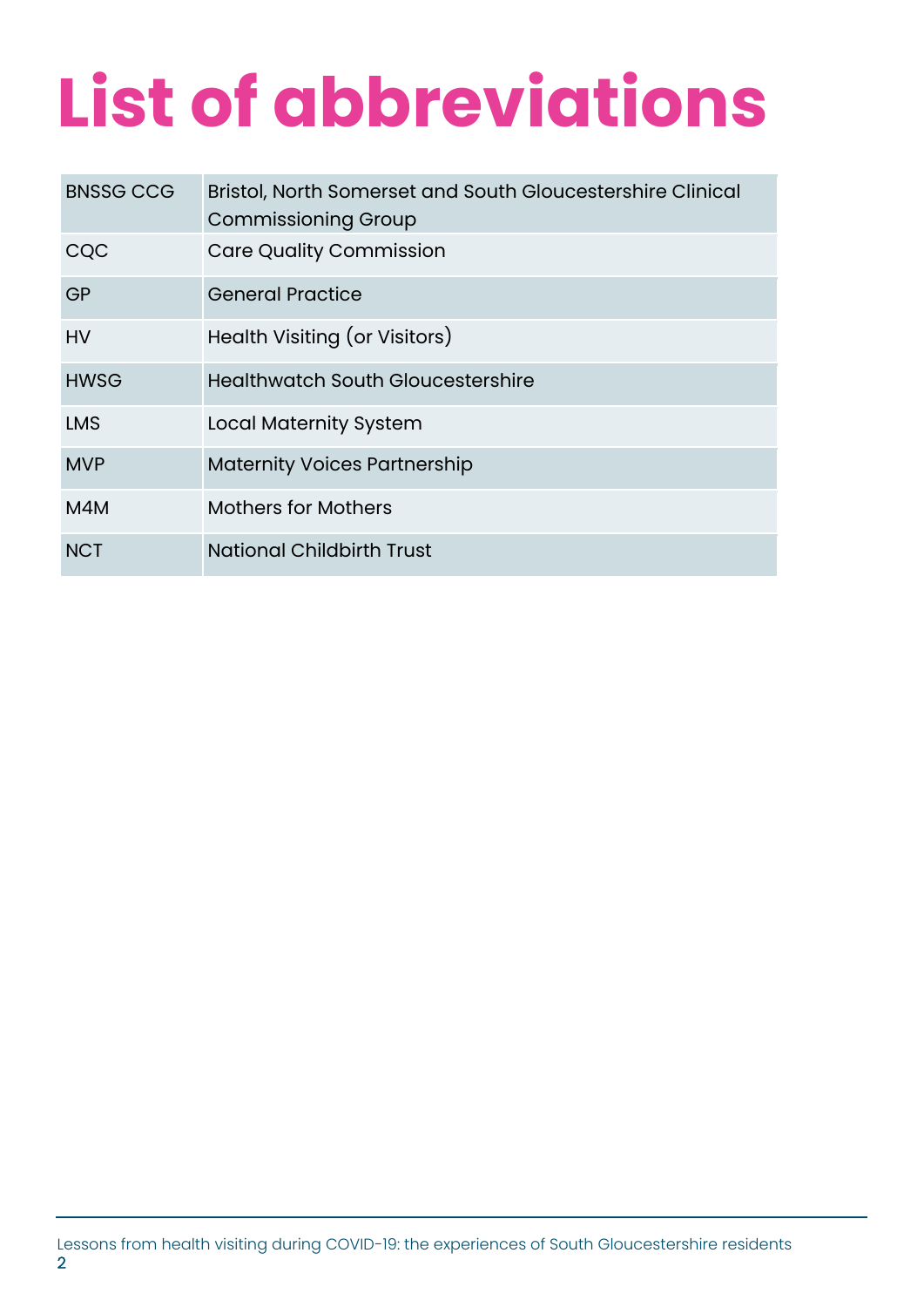## **Executive Summary**

At Healthwatch South Gloucestershire our purpose is to find out what matters to people in South Gloucestershire and help make sure their views shape the support they need.

We listen to patient experiences, base our work on them and inform commissioners and providers about good practice and areas for service improvement.

Throughout the pandemic, multiple changes to maternity care and health visiting services occurred. This report presents the experiences of women who had transitioned from maternity care to health visiting during the period of 2020 to 2022.

Healthwatch South Gloucestershire set up a focus group with 'Mothers for Mothers' and an online survey to capture a wide range of experiences. The survey required respondents to self-screen to confirm their eligibility.

Between March and late April 2022, we collected responses from 118 people. The questions asked were on:

- Experiences of giving birth
- How information about health visiting was shared
- Who gave information about what to expect from the health visiting service
- What topics were or weren't covered by health visitors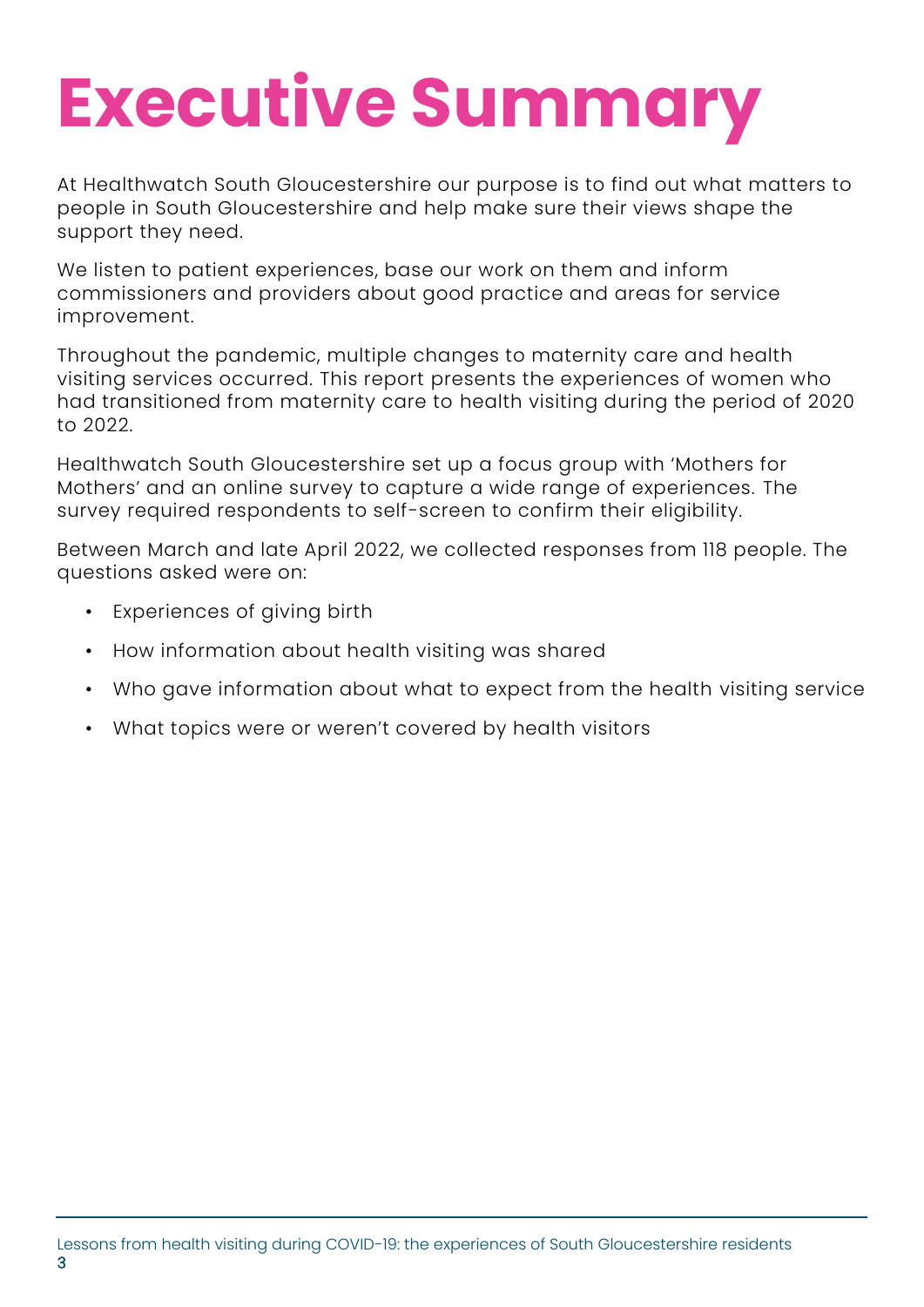

## **About Healthwatch South Gloucestershire**

Healthwatch South Gloucestershire's work includes addressing health inequalities. For this reason, we work with people and groups who are least heard and with those with protected characteristics.

Our statutory duty and remit is laid out in The Health and Social Care Act 2012. We provide a voice for people who use health and adult social care services, by:

- Enabling local people to monitor the standard of provision of local care services and whether or how local health and social care services could and ought to be improved.
- Obtaining the views of local people regarding their needs for, and experiences of local health and social care services and importantly to make these views known.
- Promoting and supporting the involvement of local people in the commissioning, the provision and scrutiny of local health and social care services.
- Giving people an opportunity to have a say about their local health and social care services, including those whose voice isn't usually heard.
- Making reports and recommendations about how local care services could and ought to be improved. Provide these to commissioners, providers, people responsible for managing or scrutinising local health and social care services. Share with Local Government.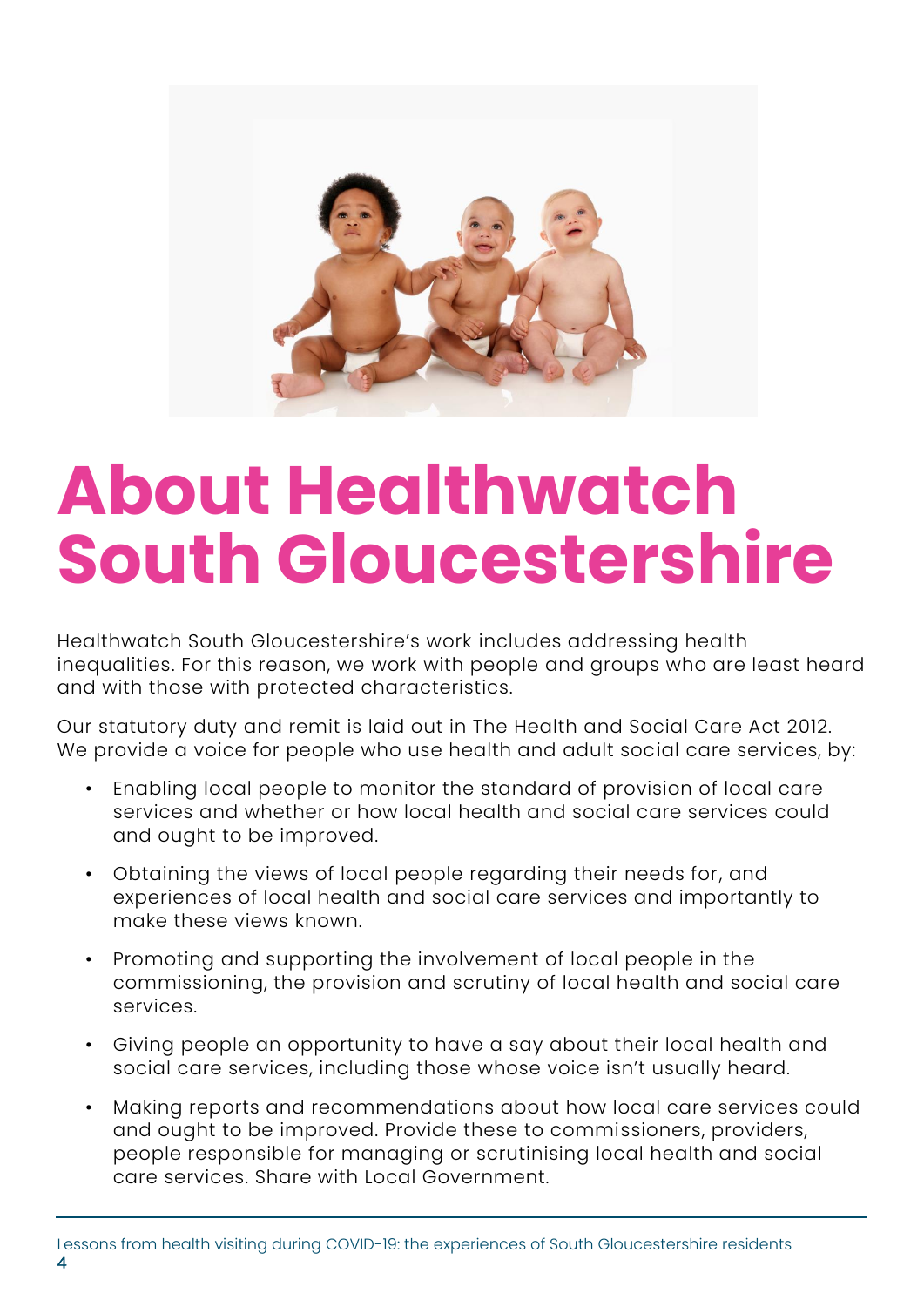- Taking public views to the people who make decisions including having a representative on the Health and Wellbeing Board.
- Feeding issues back to government via Healthwatch England and the CQC.

Our outcomes are tracked against a set of key performance indicators by our commissioners at South Gloucestershire Council. Our 2019-2024 contract promised:



"Healthwatch is committed to promoting equality, and diversity and tackling social exclusion in all our activities. We aim to ensure equitable access to our initiatives and projects."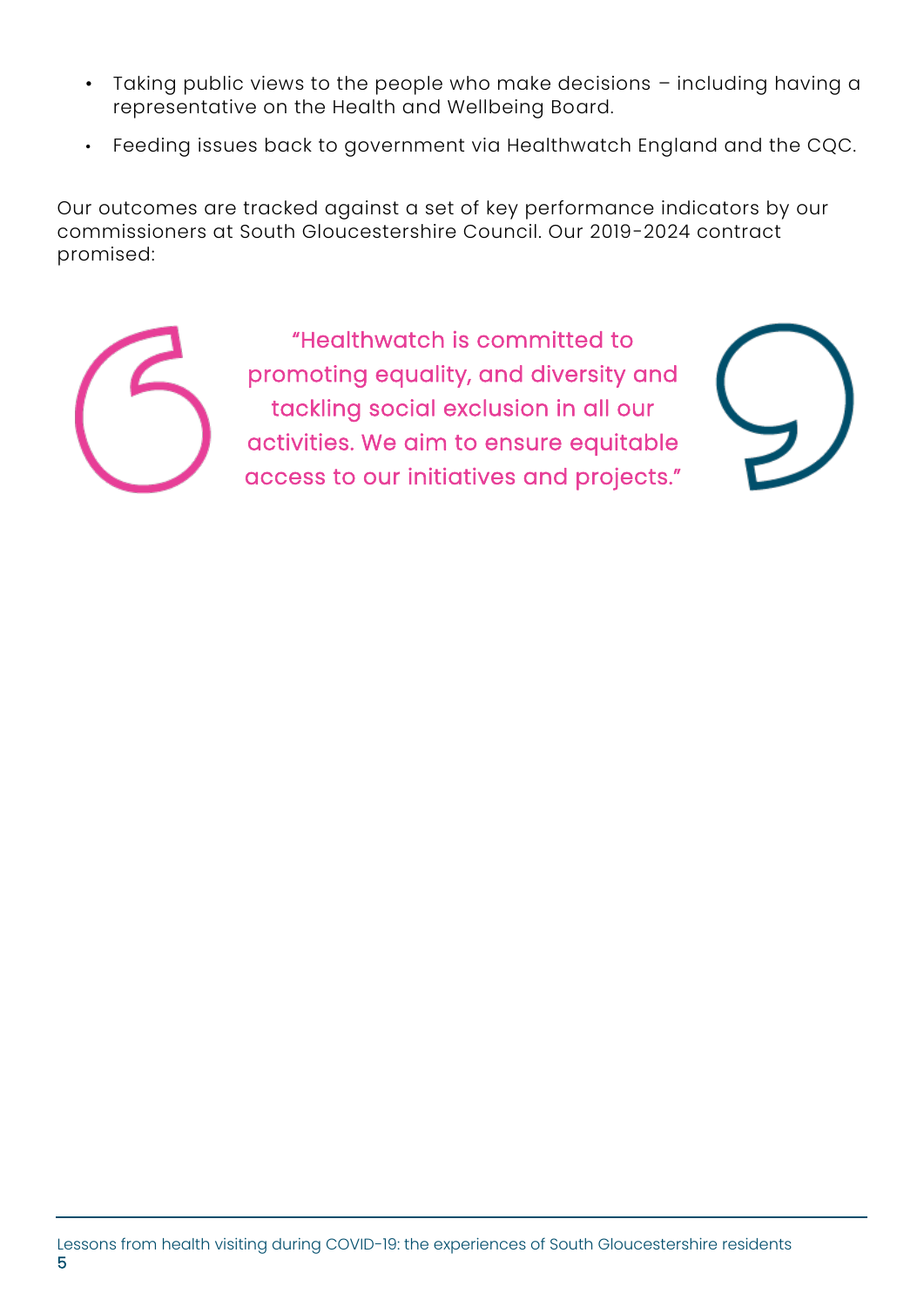## **Background**

### Perinatal

The period of time when you become pregnant and up to a year after giving birth.<sup>1</sup>

### Maternity Care

The services provided in hospitals and the community to women, babies, and families throughout the whole pregnancy, during labour and birth, and after birth for up to six weeks<sup>2</sup>

### Health Visiting

Working with families with a child aged 0 to five to identify health needs as early as possible and improve health and wellbeing by promoting health, preventing ill health and reducing inequalities.<sup>3</sup>







## **Justification**

- In 2021 our Prioritisation Panel for Healthwatch South Gloucestershire recommended an in-depth piece of research to understand the issues behind local intelligence we received.
- During 2020/2021 we received feedback from the public about health visiting and how people felt the service was not giving them the support they needed. National research claimed: "Generally, women felt that there was less information and support available and, unsurprisingly, this left many women feeling stressed and concerned about their pregnancy and childbirth."<sup>4</sup> We therefore pursued a piece of local research to understand more.
- During 2020/2021 we received feedback from the public about how the changes to health visiting as a result of the pandemic were working well (and better than they expected.) This has been highlighted in national research: "The disparity between the best and worst experiences of care

<sup>4</sup> [https://www.npeu.ox.ac.uk/assets/downloads/maternitysurveys/reports/You\\_and\\_Your\\_Baby\\_2020\\_Survey\\_Report.pdf](https://www.npeu.ox.ac.uk/assets/downloads/maternitysurveys/reports/You_and_Your_Baby_2020_Survey_Report.pdf)

<sup>1</sup> <https://www.sabp.nhs.uk/our-services/mental-health/perinatal/what-does-perinatal-mean>

<sup>2</sup> <https://www.futurelearn.com/info/courses/maternity-care/0/steps/35340>

<sup>3</sup> <https://www.healthcareers.nhs.uk/explore-roles/public-health/roles-public-health/health-visitor/health-visitor>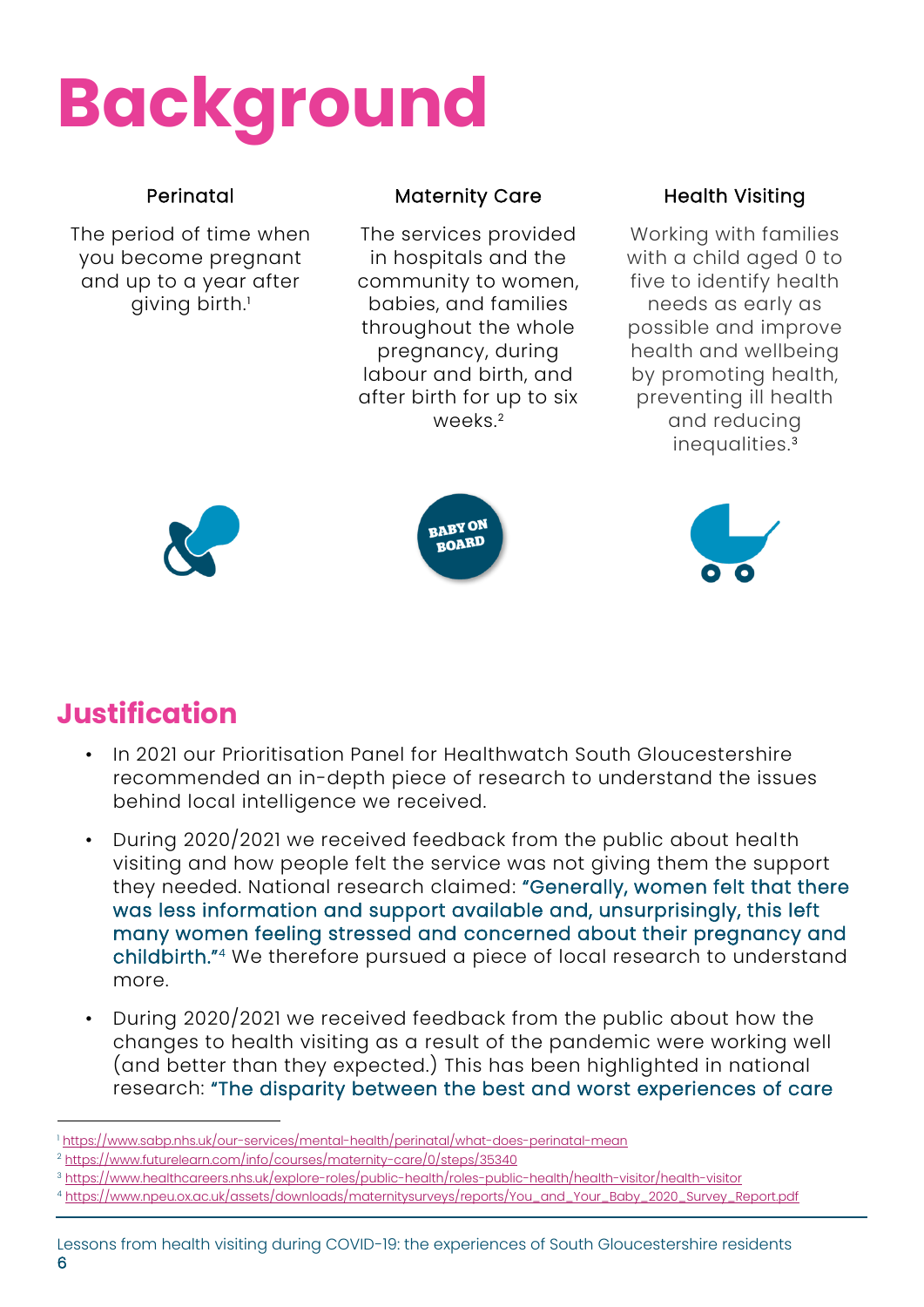#### and the impact on women's health suggests that there is much to be learnt from the women who gave birth during the COVID-19 pandemic."<sup>5</sup>

- We undertook an [Equality Impact Assessment](https://www.healthwatchsouthglos.co.uk/health-visiting-project-docs) (EqIA) to help us understand how the perinatal care is experienced by different groups of people. This informed our focus on mothers from lower socioeconomic backgrounds and those who had mental health as an issue.
- Through this exercise we found that work is already being undertaken looking at perinatal care in relation to black and ethnic minority mothers and mothers with physical disabilities, and chose not to duplicate this work.
- Through our EqIA, we found that around one in five women experience a perinatal mental health problem. <sup>6</sup> As a result, Mothers for Mothers were a suitable organisation to work with in co-designing the survey.
- During our project scoping, we had detailed conversations with healthcare professionals who work in the area of perinatal care. We spoke with service providers, voluntary organisations and regional research organisations to gain a deeper understanding of the context and the challenges faced, not only as a result of COVID-19, but the wider changes to perinatal care.
- National research conducted by The Institute for Health Visiting looked at the pressures on health visiting services, specifically the shortage of qualified HVs.<sup>7</sup>
- The impact of maternity and HVs service change and closure during the pandemic has been identified as a learning opportunity: "Overall, the findings suggest that women who gave birth during the first wave of the pandemic faced uncertainty and additional stresses at what can already be a challenging time."<sup>8</sup>

<sup>7</sup> [https://cdn.ps.emap.com/wp-content/uploads/sites/3/2021/12/State\\_of\\_Health\\_Visiting\\_Survey\\_2021\\_FINAL\\_VERSION\\_25.11.21.pdf](https://cdn.ps.emap.com/wp-content/uploads/sites/3/2021/12/State_of_Health_Visiting_Survey_2021_FINAL_VERSION_25.11.21.pdf)

<sup>5</sup> [https://www.npeu.ox.ac.uk/assets/downloads/maternitysurveys/reports/You\\_and\\_Your\\_Baby\\_2020\\_Survey\\_Report.pdf](https://www.npeu.ox.ac.uk/assets/downloads/maternitysurveys/reports/You_and_Your_Baby_2020_Survey_Report.pdf) <sup>6</sup> <https://www.mind.org.uk/about-us/our-policy-work/side-by-side/perinatal-peer-support/>

<sup>8</sup> [https://www.npeu.ox.ac.uk/assets/downloads/maternitysurveys/reports/You\\_and\\_Your\\_Baby\\_2020\\_Survey\\_Report.pdf](https://www.npeu.ox.ac.uk/assets/downloads/maternitysurveys/reports/You_and_Your_Baby_2020_Survey_Report.pdf)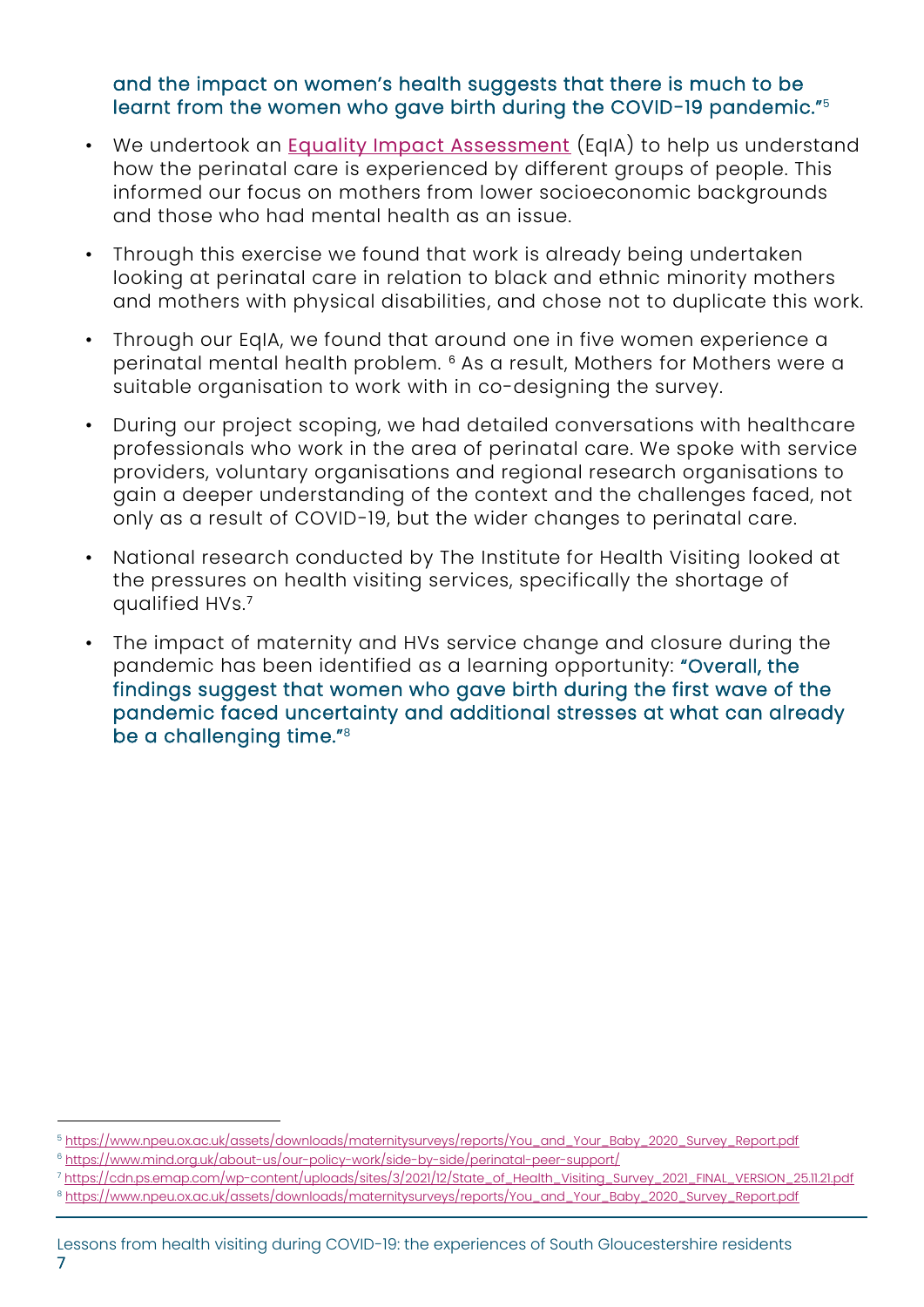## **Impact of COVID-19**

## **On Health Visiting**

This is provided in South Gloucestershire by Sirona Health and Care CIC. Most appointments switched from face-to-face to telephone or online. The regularity and frequency of routine appointments also changed.<sup>9</sup> From March 2020, all Baby Hubs in South Gloucestershire closed.<sup>10</sup> March 30<sup>th</sup> 2020 South Gloucestershire Health Visiting on Facebook said a reduced health visiting service was available only, as staff had been redeployed to support community health services: "all scheduled reviews will not now take place, however you are encouraged to phone the health visiting team with any questions or concerns. Unfortunately, we are unable to re-schedule reviews for a future date."

South Gloucestershire Baby Hubs reopened as drop-ins from October 2021. 11

### **Maternity Care**

This is provided by Midwives from North Bristol Trust's South and the University Hospitals Bristol and Weston Trust. The Royal College of Midwifes (RCM) gave guidance in March 2020 that partners should not visit antenatal or postnatal wards. The restrictions were phased out in 2021.

Information was limited to a question-and-answer format, with accompanying videos, on the Royal College of Gynaecologists (RCOG) and Royal College of Midwives (RCM) COVID-19 hubs.

Key principles in RCOG guidance for antenatal and postnatal services did not prioritise providing information. They suggested:

- Using home appointments where appropriate.
- Ensuring adequate staffing provision.

<sup>9</sup> <https://babiesinlockdown.files.wordpress.com/2020/08/babies-in-lockdown-main-report-final-version.pdf>

<sup>10</sup> [http://www.sirona-cic.org.uk/services/health-](http://www.sirona-cic.org.uk/services/health-visiting/?fbclid=IwAR3s8Wz2PF8pFpMaiuEwdqBwJ3oUww4BYpNhYOCfyphwCIxIraErp2EM2zg)

[visiting/?fbclid=IwAR3s8Wz2PF8pFpMaiuEwdqBwJ3oUww4BYpNhYOCfyphwCIxIraErp2EM2zg](http://www.sirona-cic.org.uk/services/health-visiting/?fbclid=IwAR3s8Wz2PF8pFpMaiuEwdqBwJ3oUww4BYpNhYOCfyphwCIxIraErp2EM2zg) <sup>11</sup> <https://www.facebook.com/sgbabyhubs/photos/a.172260753383325/819395495336511>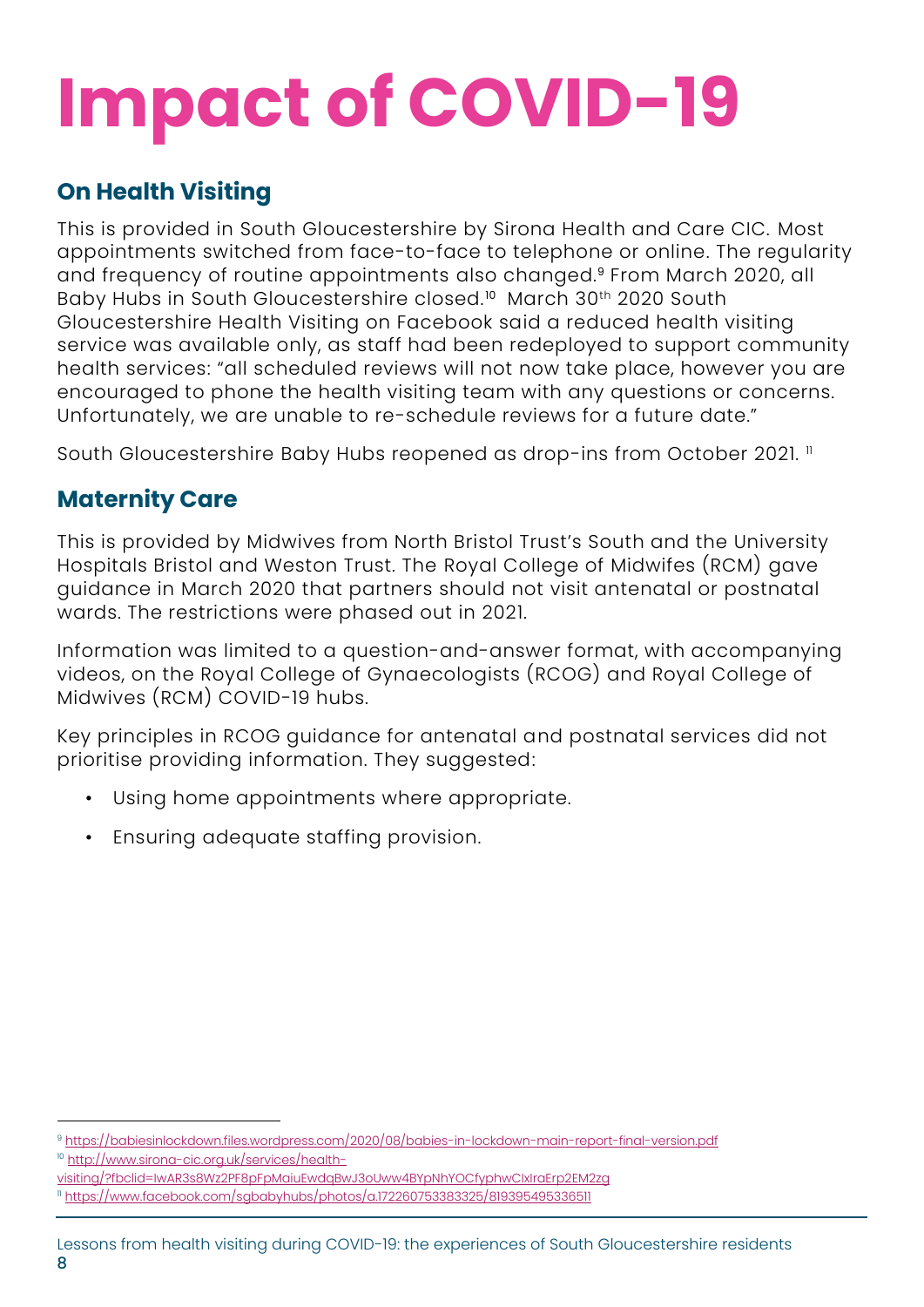# **Project aims and objectives**

This project is a result of patient feedback we received that suggests there is no clear or consistent explanation of what health visiting offers, or specifically what to expect from health visiting as opposed to maternity care.



This has led to critique of the Health Visiting service as people might be unsure about what they can and cannot expect from it. This issue has been heightened during the COVID-19 pandemic, with HVs being redeployed and service users unable to access help.



This project builds on the existing feedback we collected and looks to develop a more detailed understanding of the experiences of people, and especially those cohorts identified in our Equality Impact Assessment.

We did this by:

- Speaking with service users to find out what worked and what didn't work.
- Gaining an insight from service providers about what worked and what didn't work.
- Identifying ways the transition between maternity services and health visiting could be better explained.
- Identifying if there are generational expectations about what health visiting does or doesn't offer.
- Making recommendations for now and for future-proofing.

9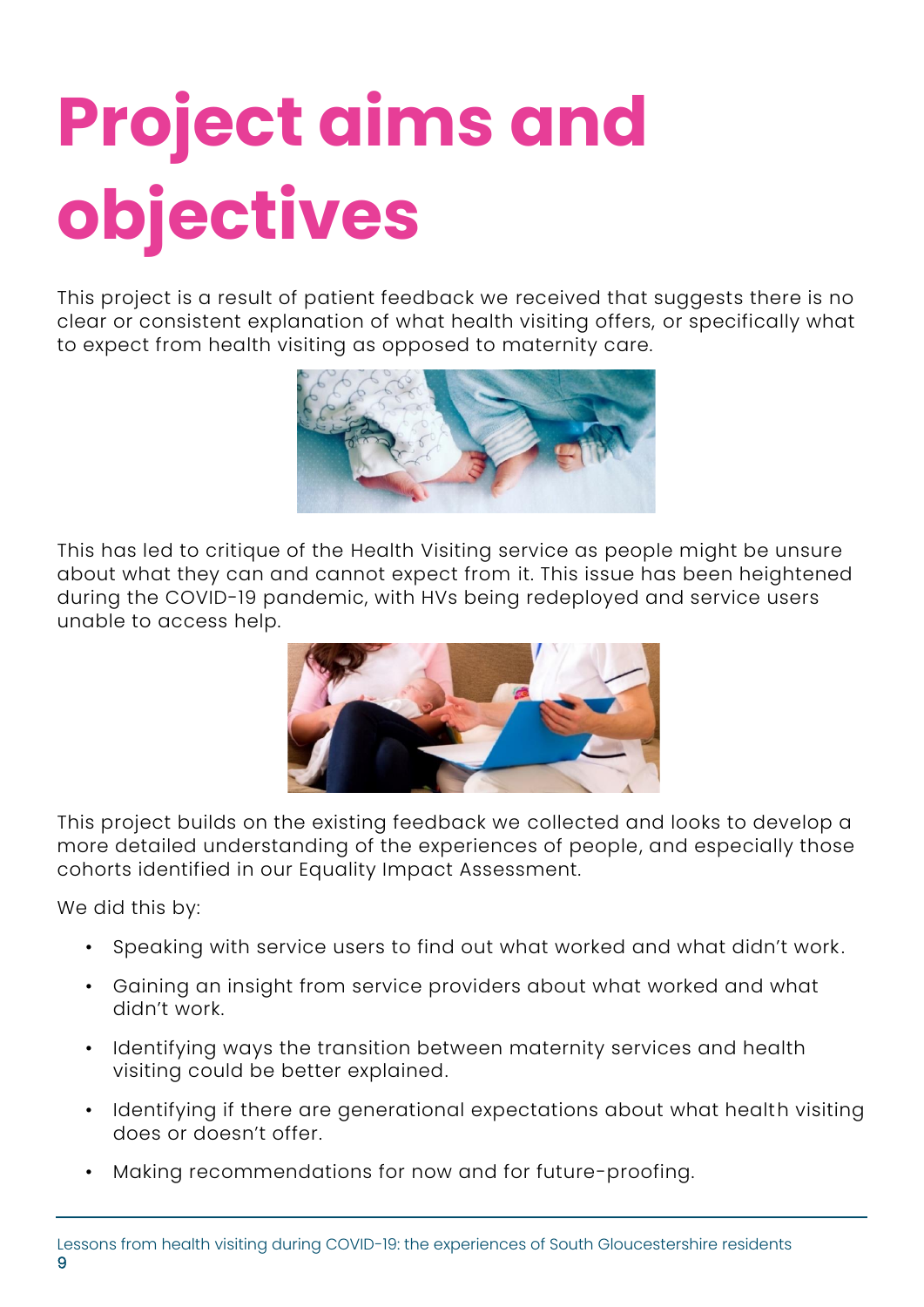## **Our Approach**

### **Conversations with healthcare professionals**

As part of the project scoping, we undertook informal interviews with multiple healthcare professionals from local and system-wide perinatal care services in Bristol, North Somerset and South Gloucestershire (BNSSG). We asked about the challenges services had faced during the last two years and discussed what would be useful to evaluate.

## **Focus groups with Mothers for Mothers (M4M)**

We attended the South Gloucestershire M4M support group, discussing their experiences of health visiting. This group gave a valuable insight into the issue and became a co-design group who helped develop questions which would be asked in the online survey. The group were also invited to test the questions in a pilot online survey.

## **Support from Maternity Voices Partnership (MVP)**

We also sought co-design involvement on the survey questions with our local MVP. This group is allied to National Network that were set up to contribute to developing and improving the quality of local maternity care. They provided feedback, suggesting ways to improve the questions and changes were made to language to improve clarity and sensitivity.

## **Online Survey**

The online survey used Microsoft Forms. This tool was chosen as it provides 'branching'<sup>12</sup>. This helped to ensure that only those who live in South Gloucestershire and had a baby between 2020 and 2022 could complete the survey.

The survey had a combination of open and closed questions, including use of the 'Likert Scale'. To incentivise participation, particularly from communities where there are stark health inequalities, we offered the chance for five people to win a £10 shopping voucher.

The survey was promoted through the Healthwatch South Gloucestershire social media channels (making specific use of the Facebook groups HWSG is part of) and through partners such as the MVP. It was also shared with attendees of the COVID vaccination information webinar who had consented to us contacting them. The webinar, held in March 2021 as part of a series, was geared towards new and pregnant mums.

 $12$  This allows respondents to be directed to a specific part of the survey based on the answer provided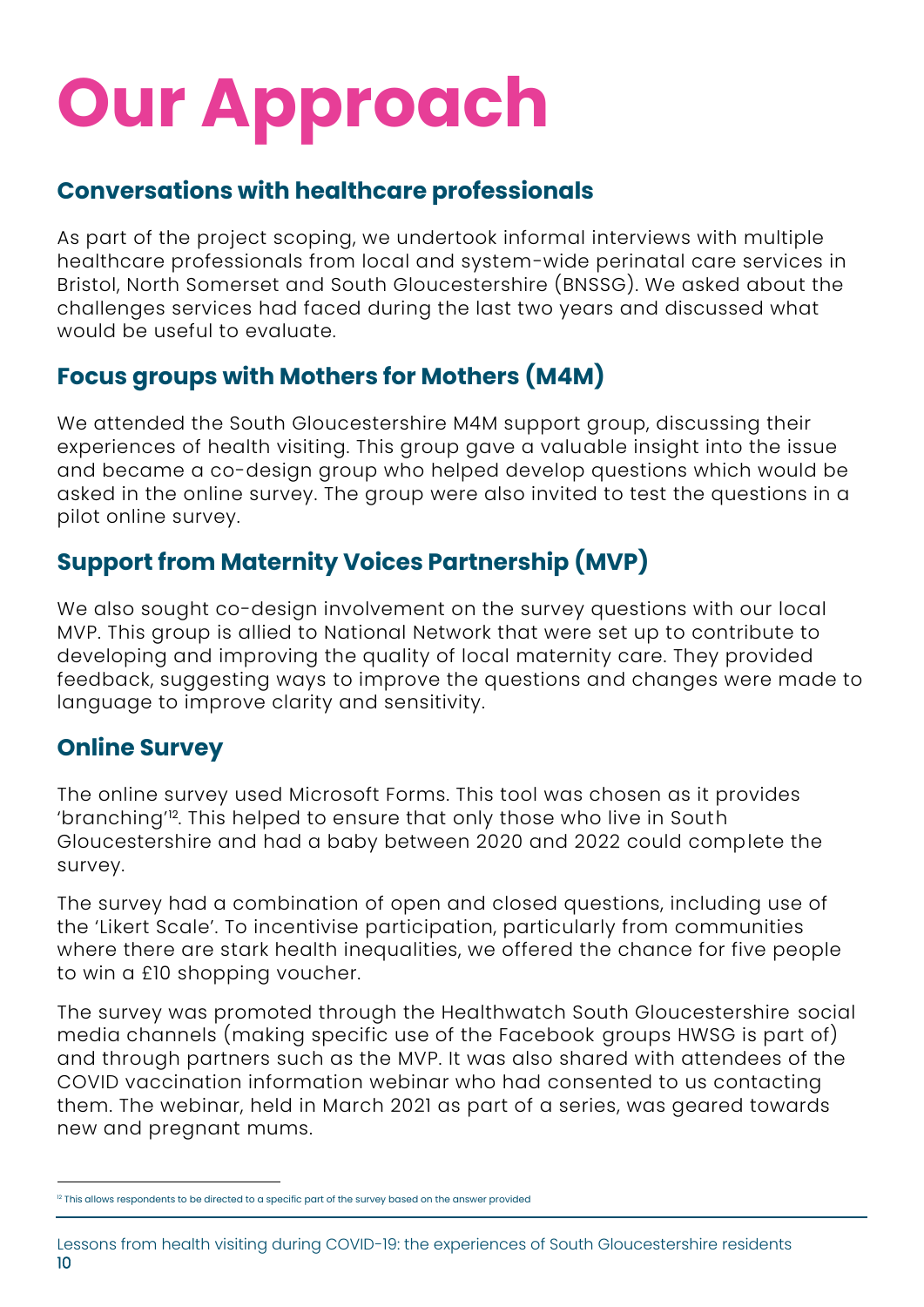## **Results and Findings**

## **Focus Group with 'Mothers for Mothers' service users**

The conversations and co-design work with M4M helped shape the survey and we are incredibly grateful for their time and openness with us. The mothers we spoke with all had experience of post-natal depression and reported that their HVs did speak with them about this, but they raised concerns for those mothers without a pre-existing diagnosis and how they might be missed.

The group told us they had been negatively impacted by the closure of support services during the pandemic. Many felt isolated from the peer support which they felt was vital for their wellbeing.

There were mixed feelings about how supportive HVs have been – with one mother saying it felt like *'potluck'* and another saying that it felt like *'a bit of a postcode lottery'*. It is also felt that there is no clear explanation about what to expect from health visiting and that a simple leaflet or web page explaining the 'journey' would be helpful.

## **Survey: 'Share your views: maternity care to health visiting services'**

As we targeted our marketing of this research, we had 118 eligible people completing the survey. We collected detailed demographic information at the start of the survey. 45% of those who participated were 30 to 34 years old and 86% identified at heterosexual. A detailed breakdown of the demographics can be found in Appendix 1.

The survey combined quantitative and qualitative questions, allowing us to expand on initial insights, gather more data and hear more service user voice. The following pages provide a detailed analysis of the answers given for the four different sections of the survey:

- Section One questions to gage respondent level of experience
- Section Two questions about the transition from maternity care to health visiting
- Section Three questions about interactions with the health visiting service
- Section Four questions to find out more about experiences of health visitors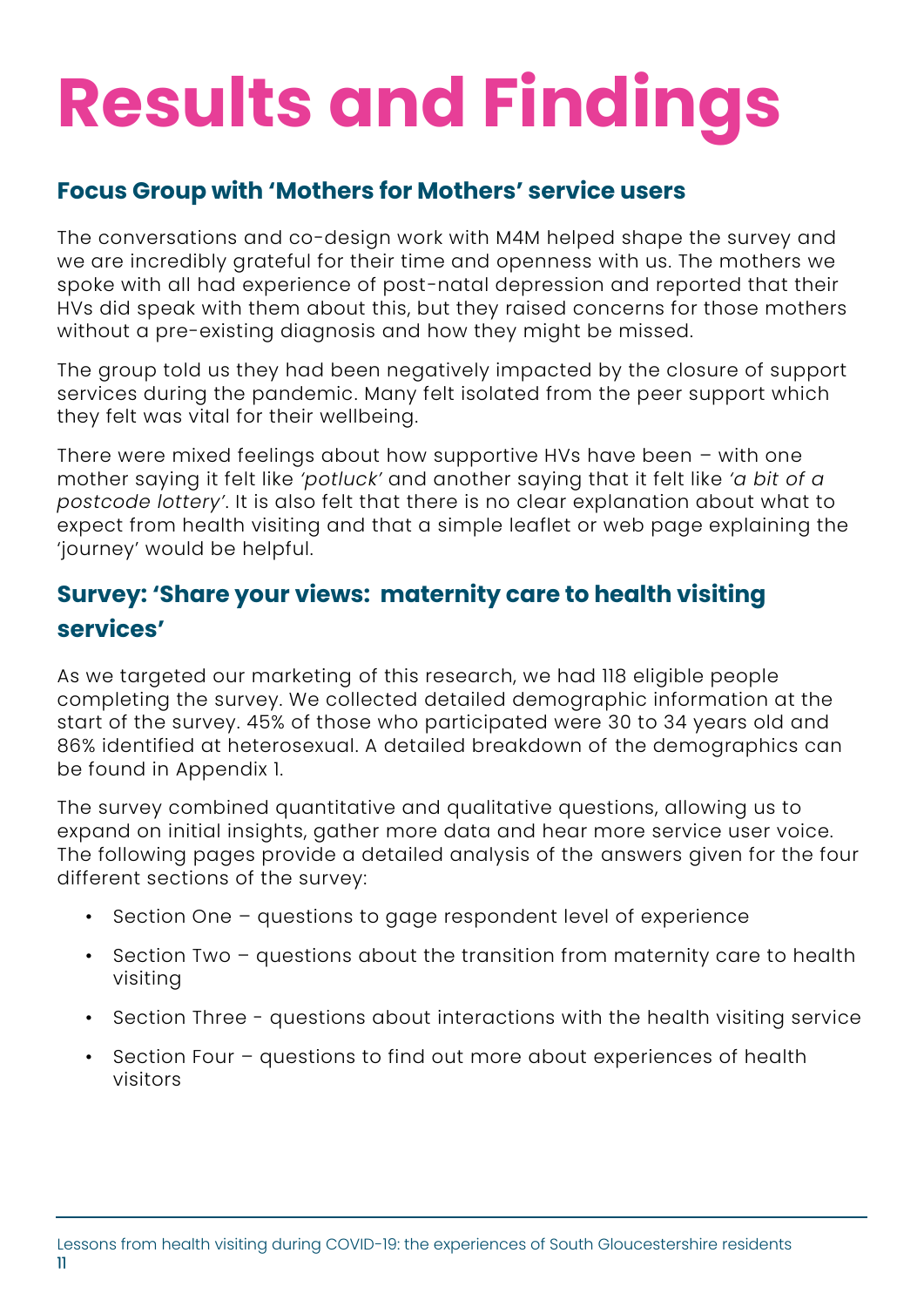## **Share Your Views Survey: Section One**

To gauge the level of experience respondents might have, we asked which number baby their most recent birth experience was.



- 49% first child
- 43% second child
- 7% third child
- 1% fourth or more

We found that those who were reporting about their experience with a second or third child had lower expectations about what HV services offer.

#### "I saw someone different every time at a different location every time. The care was fine and I am a second time mum and didn't have any concerns but I imagine if I was a first time mum and not sure of things I might have felt a little lost."

For those having their first child, the majority of respondents were more critical of the service and found themselves struggling more.

#### "I understand it was an unknown time with the lockdown - but I didn't feel supported (as a first-time mum). No phone contact to ask how we were getting on…I didn't even know who to ask for help."

The majority of respondents (75) gave birth at the Central Delivery Suite at Southmead Hospital. 14 respondents gave birth at RUH (Royal United Hospital Bath), which given the vast geography of South Gloucestershire is often closer than Southmead Hospital. Some of those who gave birth at RUH or other regional hospitals found the transition from maternity care to health visiting bumpy, due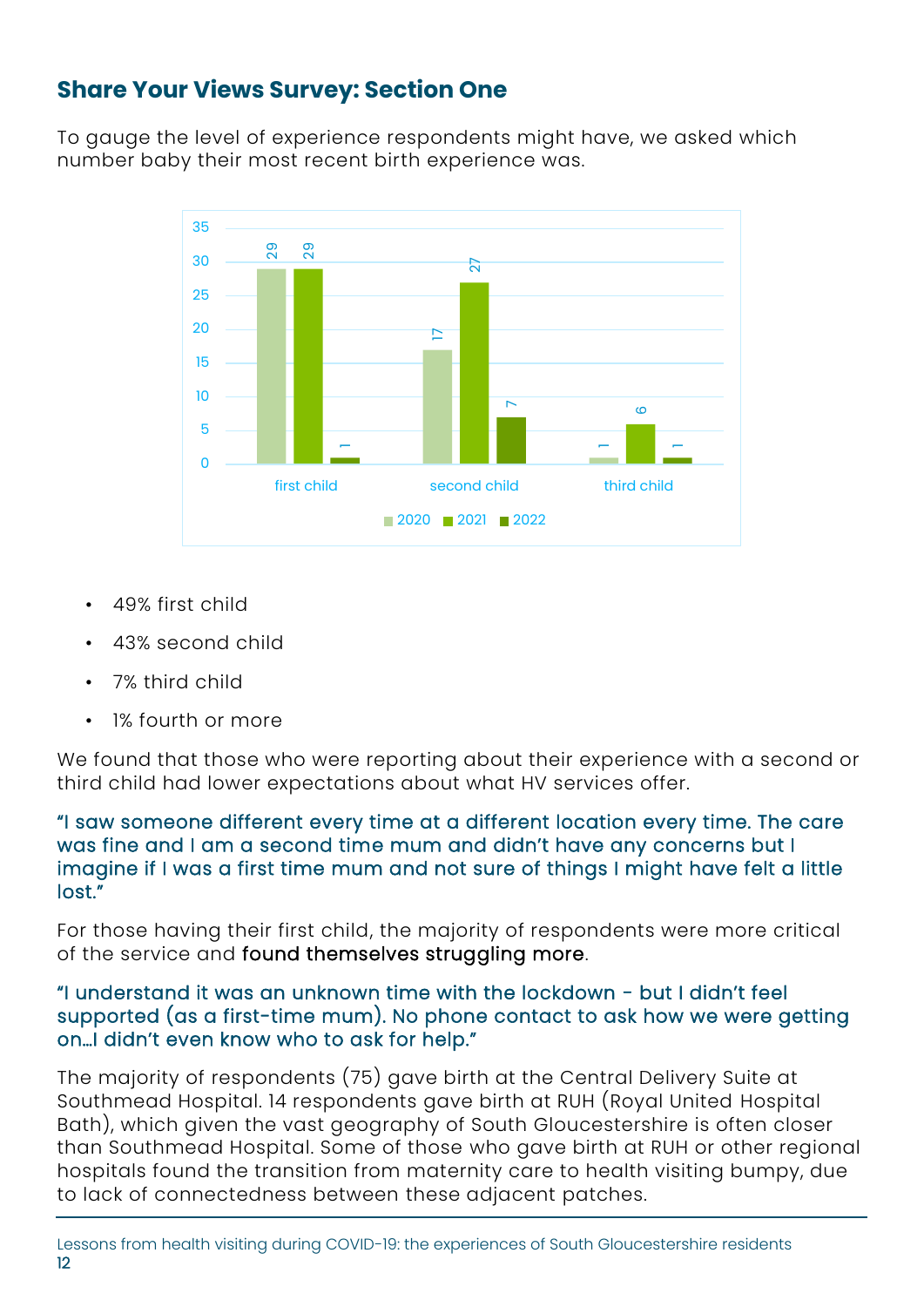### **Share Your Views Survey: Section Two**

Respondents were asked when the transition from maternity care to health visiting was explained to them:

- 28% said it was not explained to them
- 24% said it was explained after giving birth
- 35% said it was explained before giving birth
- 13% could not remember

All 118 participants were asked this question, however those who answered 'the change was not explained to me' (33) and 'I can't remember' (15) were taken directly to section 3.

#### "The visit before baby was born was really lovely and unexpected, really as didn't remember that from first baby - 2nd visit following birth was informative, not pushy."

#### Respondents were asked 'who explained the transition from maternity care to health visiting?':

- community midwife 53%
- health visitor 27%
- hospital midwife 16%
- friends or family 2%
- NCT class 1%

#### "The midwives are the point of contact for immediate days and weeks postdelivery. The midwives transferred me to the health visitor team after three weeks."

Respondents were asked how they were given information about the transition from maternity care to health visiting:

- 70% were told during a conversation with a healthcare professional
- 6% were told only by reading it on a leaflet
- 14% were told during a telephone call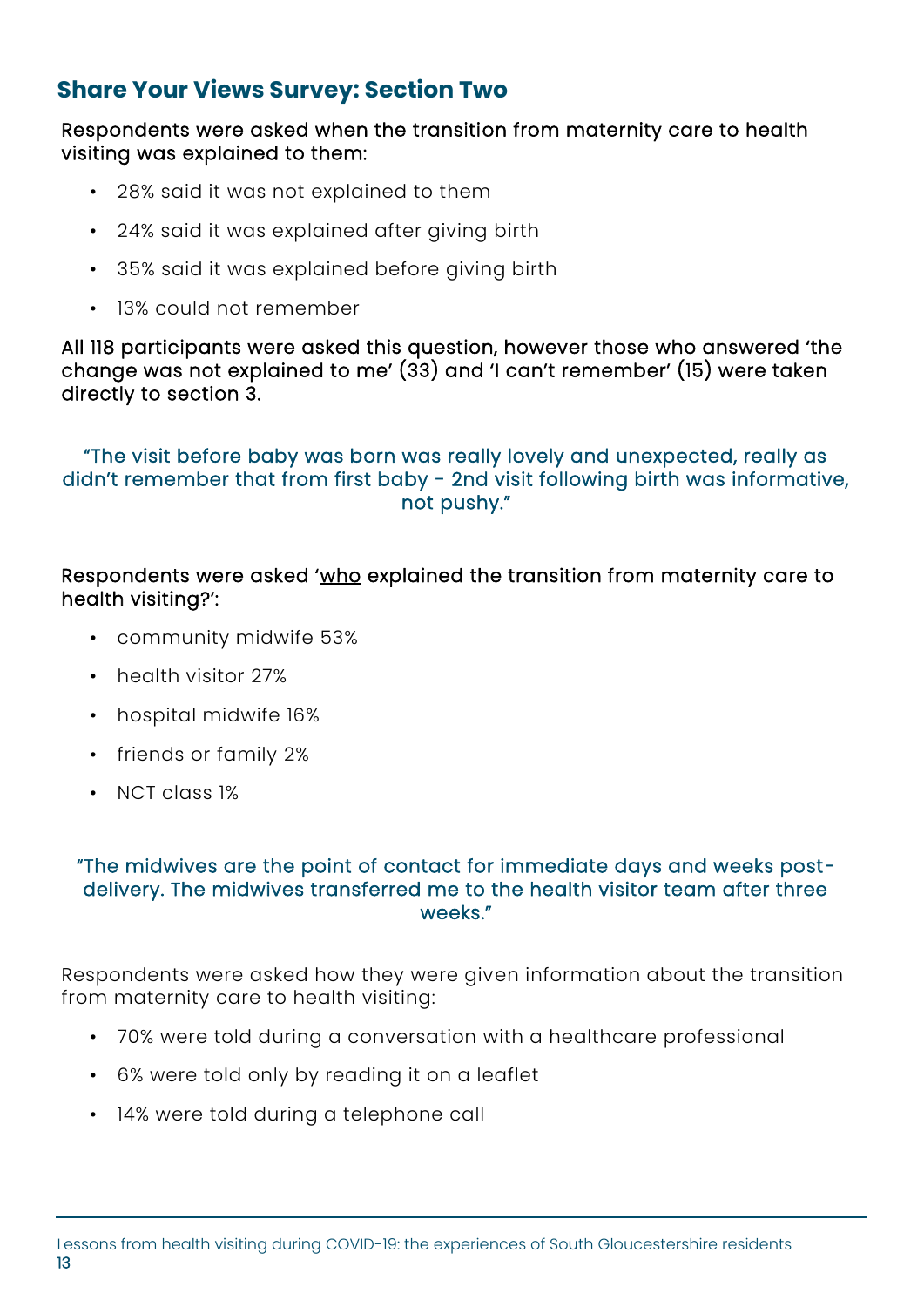### **Share Your Views Survey: Section Three**

Our findings suggest the majority of respondents (74) were contacted by a health visitor before the birth of their child.

A large number of respondents (41) were visited by a health visitor before they gave birth, some (17) were not visited at all.

"Health visitor didn't even call to say they would not visit, I had a brief telephone call a few days later, but was offered no support despite not being able to breastfeed."

Just under half of respondents (58) were told the purpose of the HV visits.

"I was not really sure what the health visitor was for. She was lovely but just talked a lot about herself. Most information I needed was in the red book or the midwives had already told me. The health visitor told me nothing I didn't already know."

Out of those who did receive visits from health visitors, 42 had been seen by the same HV at each appointment and 45 were seen by different HVs at each appointment.

14





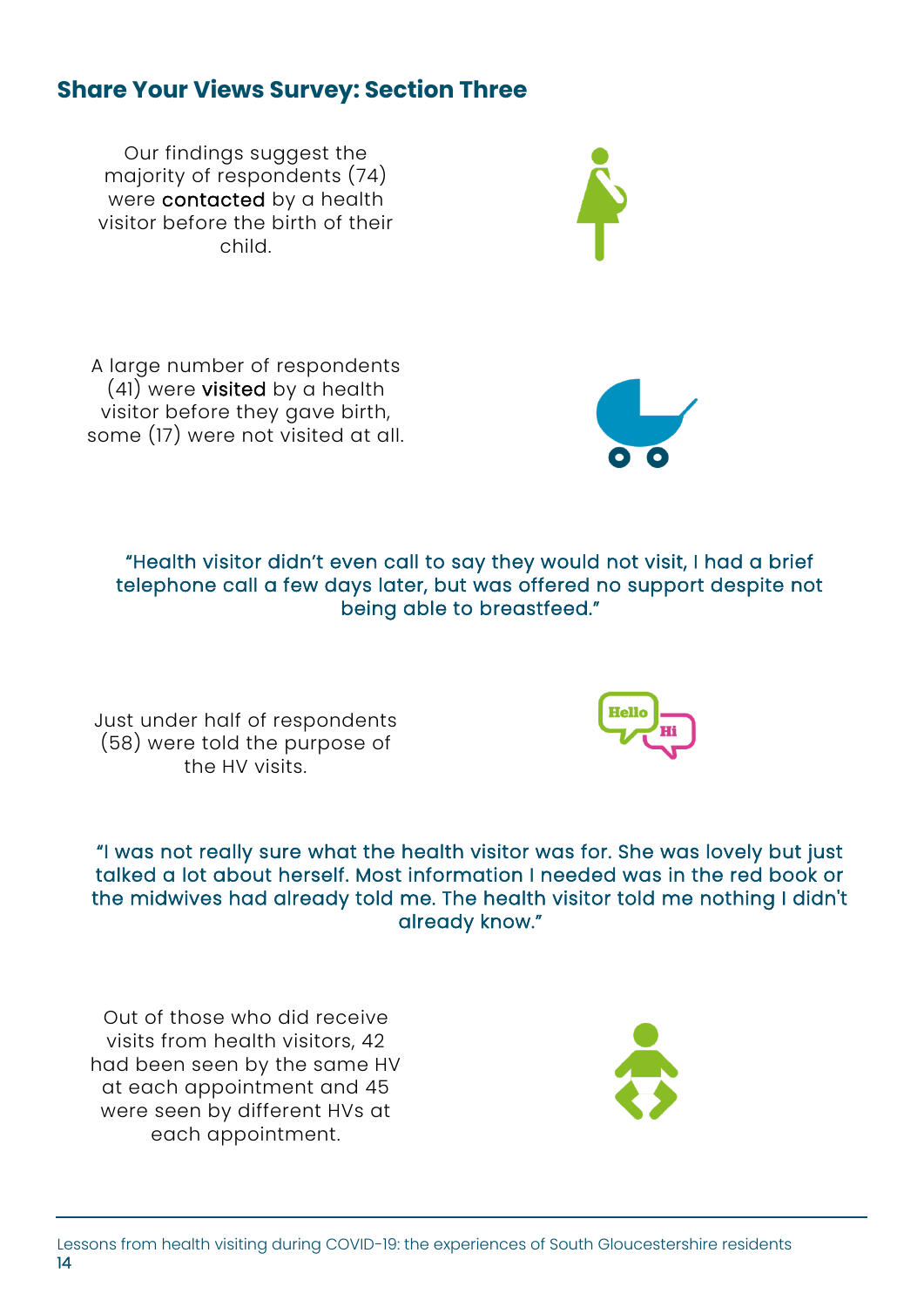### **Share Your Views Survey: Section Four**

This set of 8 questions helped us find out more about how respondents felt about the support they received (or are receiving) from the health visitor service. The questions are based on information identified on the NHS website<sup>13</sup> and The Institute for Health Visiting. 14

Each question gave an 'agree to disagree scale' (known as the 'Likert scale'). This was so that we could record opinions in more detail than simple 'yes/no' answers. We also provided a space for respondents to tell us more about their answer.

To analyse the data, we have coded the responses  $(1 =$  strongly disagree,  $2 =$ disagree,  $3$  = neither agree nor disagree,  $4$  = agree,  $5$  = strongly agree) and identified an average score for each postcode. Respondents are divided into their postcode area. The areas for each postcode are listed in the appendix.



In the postcode locations with the highest scores, respondents highlighted that they didn't feel rushed during their initial HV visits and felt they could contact the HV on the phone if needed.

#### "Our health visitor was lovely and had a lot of time for us on her visits."

However, a recurring theme in every postcode is that when the support was just by telephone it was not enough. Many mums reported difficulty in contacting HV services and this left them feeling unsupported.

<sup>&</sup>lt;sup>13</sup> <https://www.nhs.uk/conditions/baby/support-and-services/services-and-support-for-parents/>

<sup>&</sup>lt;sup>14</sup> <https://ihv.org.uk/families/what-is-a-hv/>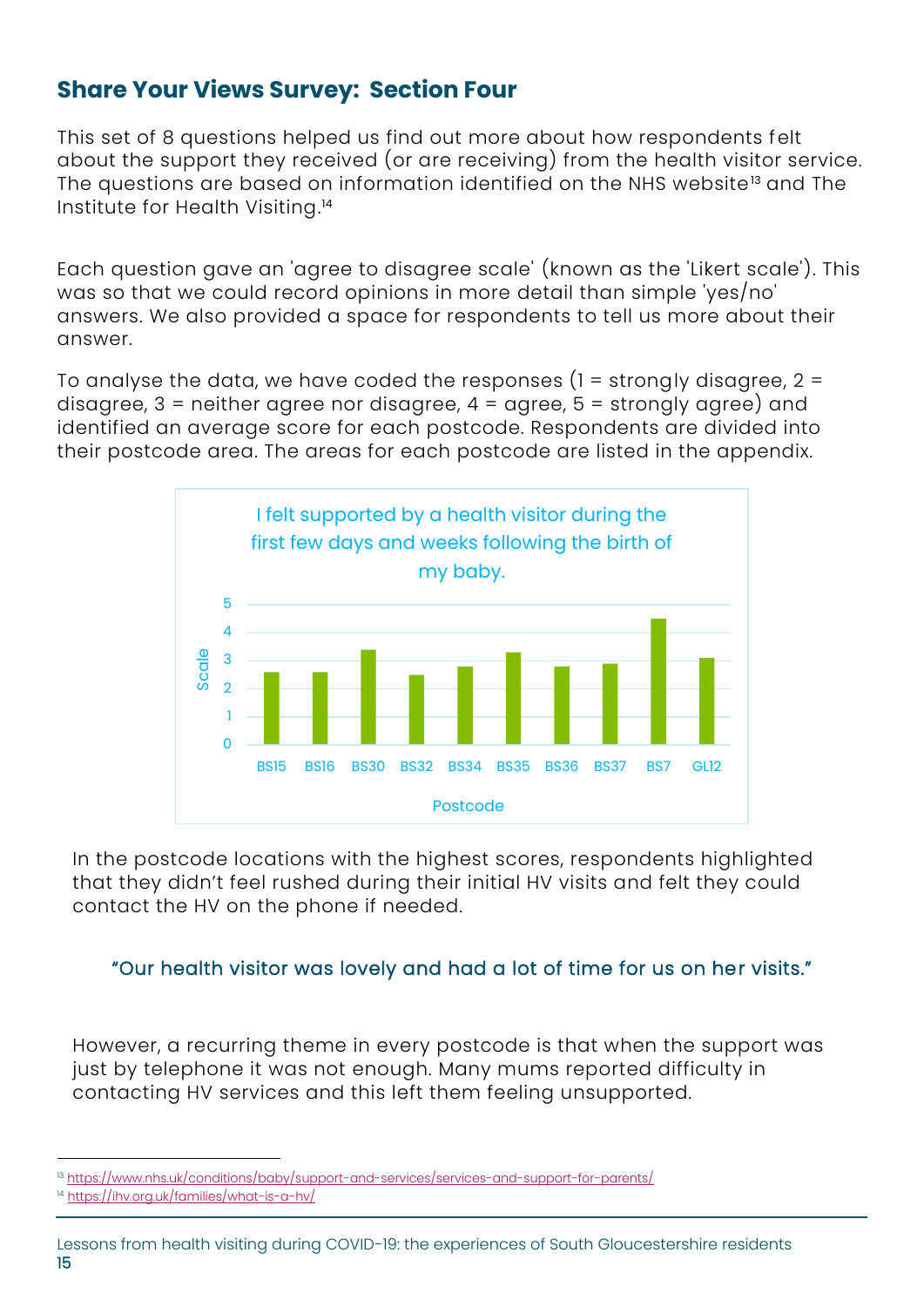#### "Never visited, or invited to visit anywhere. No one cared or returned phone calls."



Our findings suggest that across the whole of South Gloucestershire, HV services *are* providing information about infant feeding. However, many respondents commented that they didn't always feel supported in making an infant feeding choice that was best for them *and* their baby.

Multiple respondents highlighted the benefits of peer support groups, however for many they were unable to access such support due to the pandemic. Many respondents highlighted that due to no face-to-face visits taking place they did struggle to get practical support during a very difficult and exhausting time.

"Were too fixated on breastfeeding, rather than checking what worked for me."

"(HV) gave some useful info but was a bit confusing as still under midwife so had different people giving different feeding plans."

"Received no info about feeding from health visitor, I received some info from the hospital and luckily I breast fed my oldest child, so I was aware of what to expect."

"I went to a breastfeeding group which was really supportive and friendly."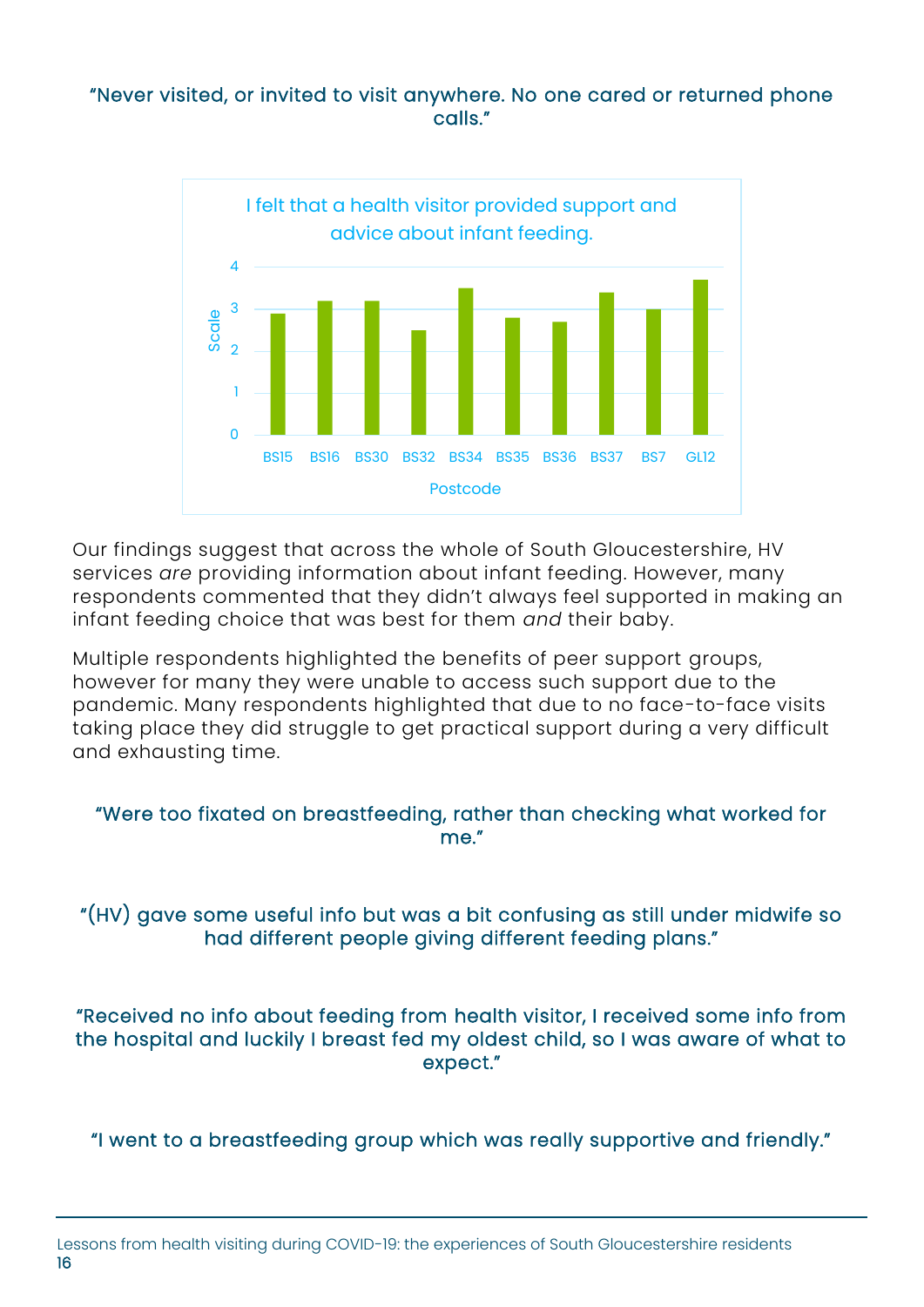"No support was given with regards to feeding. I paid a lactation consultant to visit me to support with feeding."

"I struggled with breast feeding because my baby was tube fed expressed breast milk for the first 7 weeks. I struggled with transitioning and my milk supply was poor. I never saw a health visitor to discuss this."



Across South Gloucestershire, respondents did not feel they were advised on minor childhood illnesses, with many stating that it did not get discussed and some being told to contact GP if they had issues.

"I don't remember anything to do with childhood illnesses being mentioned."

"It did not feel like the health visitor knew much. I was not clear on what things I should ring the health visitor about versus what to go to the doctors about."

"As I had a child already it was assumed I knew everything."

"Useful advice given but always "best practice"."

"Just referred me to my GP."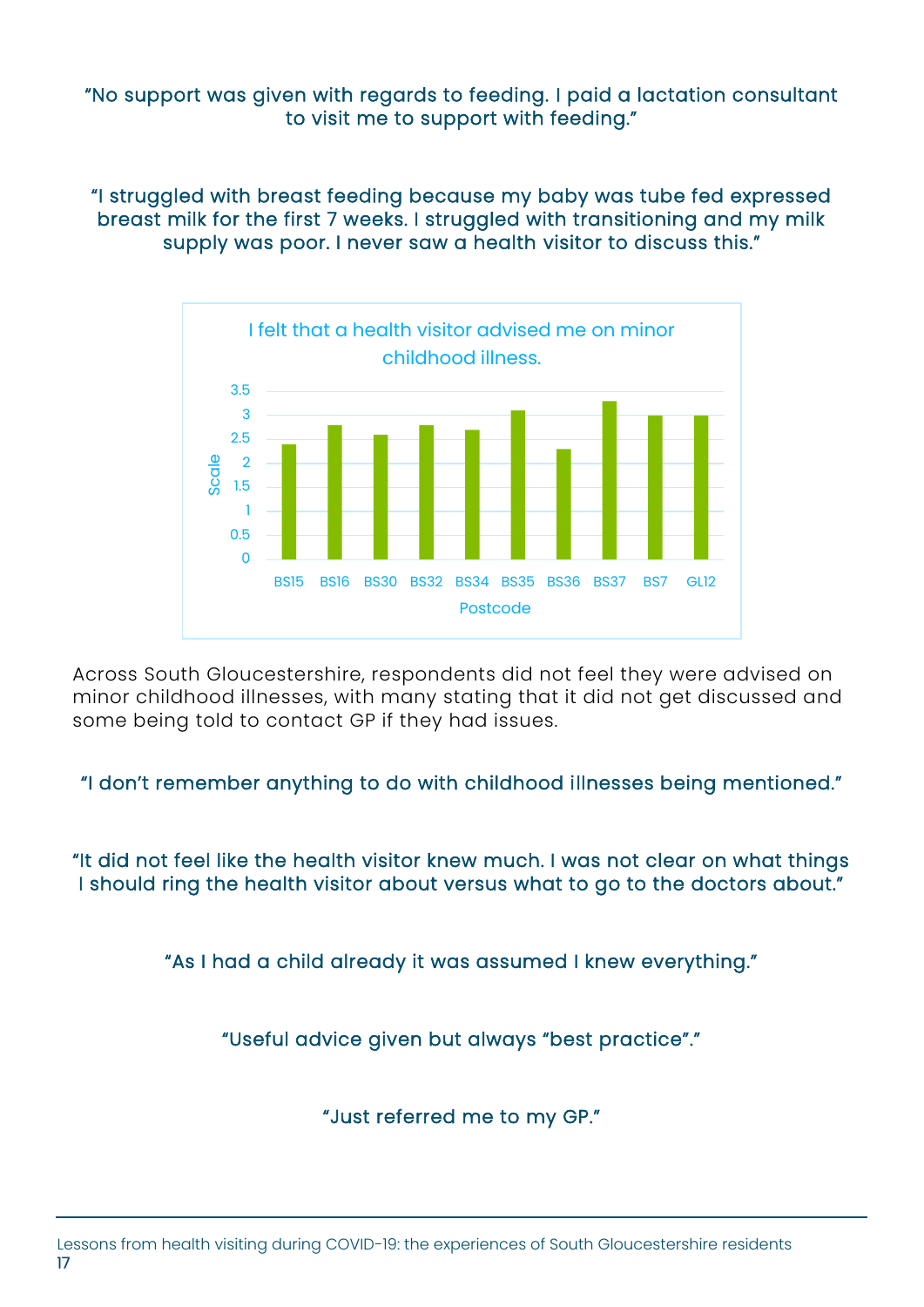"We reached out to the health care workers as my daughter was suffering from severe eczema. We were told we would have to wait 3 weeks to see anyone. Ended up going private."

"When asked any questions advised to Google or ask GP."

### "My son has on going raspy chest and I keep getting fobbed off saying it's normal for a lock down baby."



There appears to be inconsistency about how much home safety is discussed, with some respondents reporting it being discussed at length, other saying it was not at all covered and many respondents referencing that as it was not their first child this was not appropriate. Some respondents raised concerns about the timing of such discussions.

"Given it was only 4 days after I'd given birth and was sleep deprived it wasn't information I was able to absorb and hold on to. If we'd had a later visit at a later date, it might have been a more appropriate time."

"They advised but it felt too early to be thinking about stair gates etc!"

"I don't recall her talking about home safety measures other than to tell me not to drink tea while holding my baby just as I was taking a sip of my tea. This felt quite patronising."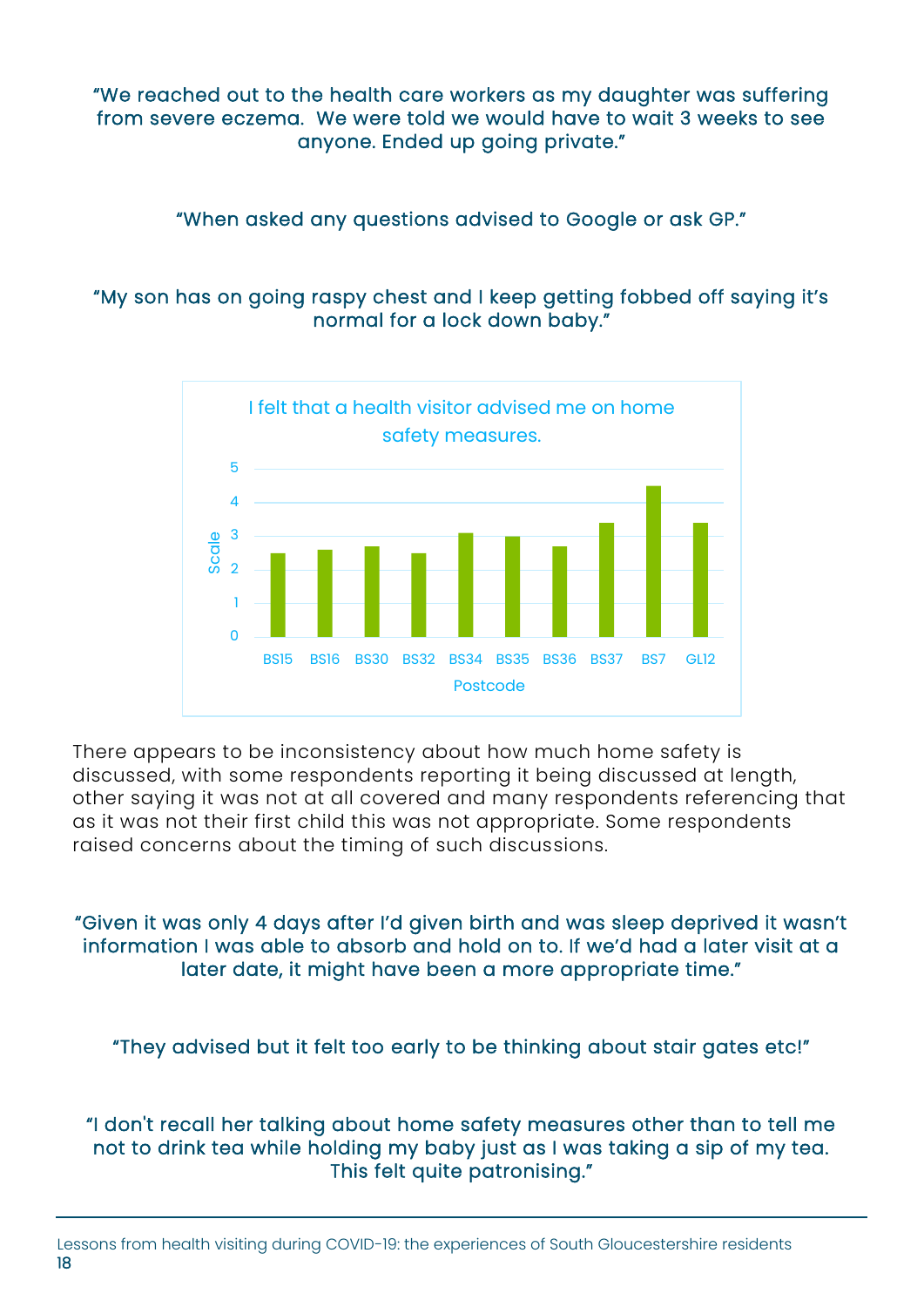"I can't remember specifically about this. However again she could see I had other children and I'm guessing she could see how our home environment was."

"Good reminder of what I needed to do for safe sleeping and when baby starts to move- things I had forgotten since first baby."

"I was never advised what I should or shouldn't do. Only asked what I planned to do, my answer seemed to satisfy, and it was no longer discussed."

#### "Went through safe sleeping and answered any questions I had. Didn't lecture. Just supported."



There appears to be inconsistency about how much this is discussed, with some respondents reporting it being discussed at length and others saying it was not at all covered. However, as this is more relevant for older children, it feels appropriate that it may not be discussed with a new-born's parent.

#### "Baby currently very young so not applicable but given brief advice on considering it in the future."

#### "Main focus of this was on not leaving the two children alone as elder child could inadvertently hurt baby."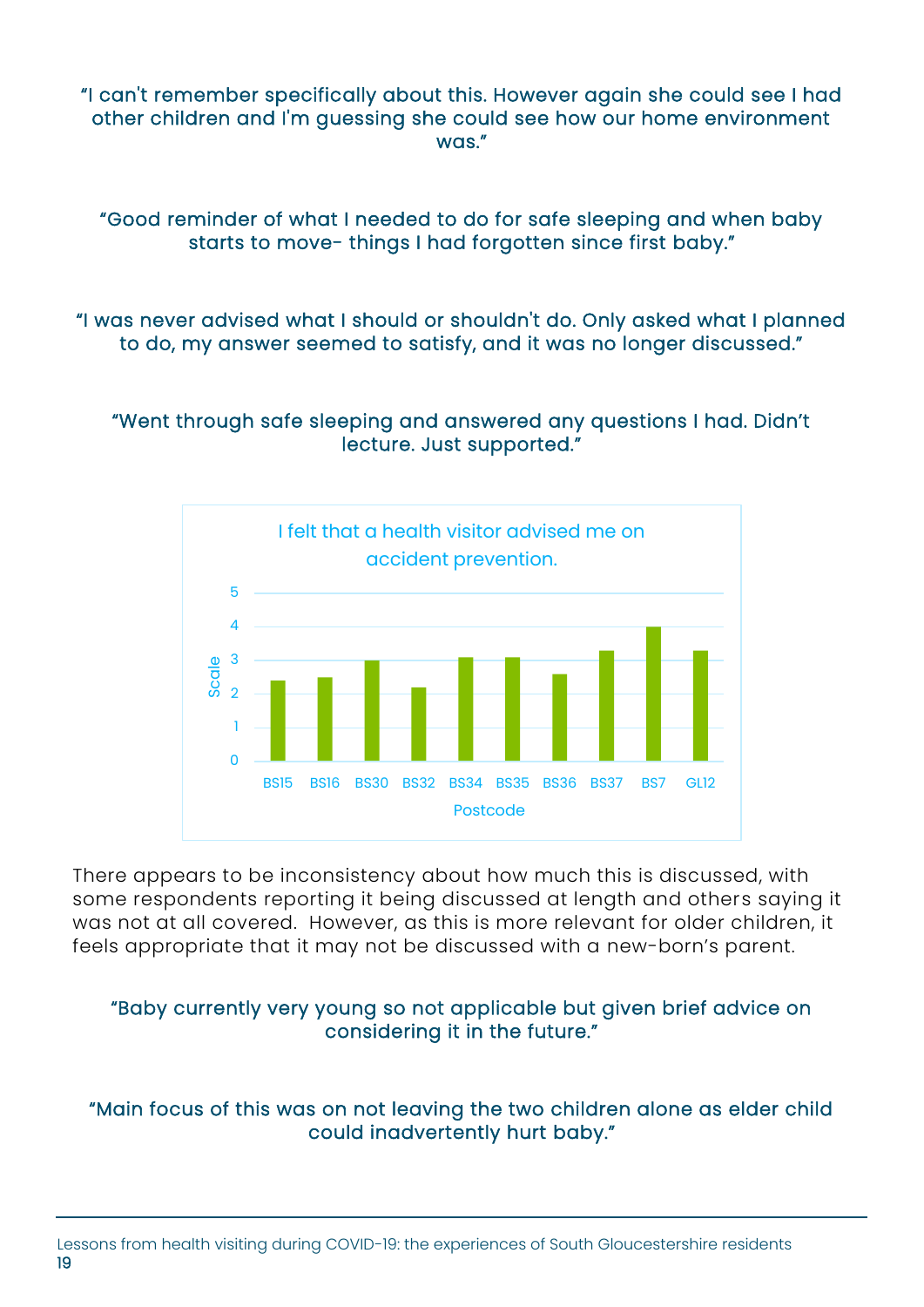#### "Insufficient contact so no discussion like this."

"I haven't spoke to a health visitor since my son was 4 months and this call was about 3 minutes long purely on weaning for 6 months."

"Antenatal class advised (on this) instead."

"We have never seen a health visitor."



Many respondents in BS16 reported not receiving any support from HV service, even on the topic of safe sleep. Many respondents across South Gloucestershire report being signposted to The Lullaby Trust<sup>15</sup> for more information about safe sleep. While this worked for those respondents, it could be excluding those without digital access or certain disabilities. Many respondents report just wanting to feel able to have an open and honest conversation about sleep with a health visitor – some respondents report avoiding the topic as they felt they would be reprimanded by HV for not sleeping 'correctly'.

"I co-sleep. I was not made aware this was even an option until Googling how myself and baby could get better quality sleep - let alone safe sleep rules."

<sup>15</sup> <https://www.lullabytrust.org.uk/>

Lessons from health visiting during COVID-19: the experiences of South Gloucestershire residents 20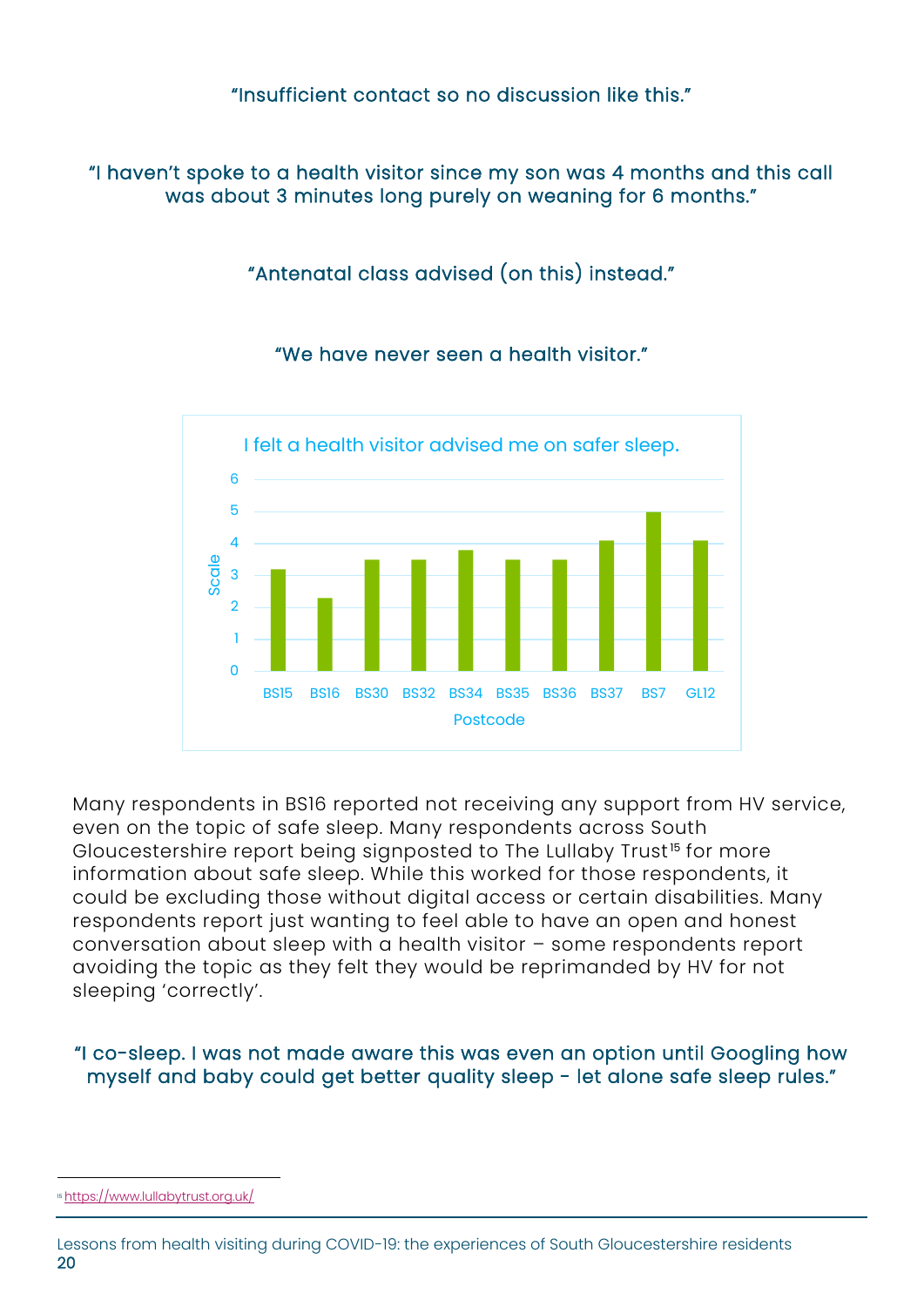"Discussed sleep issues we were having, open to what we were saying, not judgemental. Acknowledged we were going against standard advice by swaddling and considering co-sleeping but gave advice on how to do it more safely."

"Discussed a few times. Would be good to include safe co sleeping as so many people do it anyway."

"From experience this is pushed to an unhealthy level though. There doesn't seem to be an acceptance from health visitors that some babies just will not sleep in a crib. Rather than making parents feel like they are doing a terrible job for co-sleeping and then consequently have them lie to the health visitor when asked which is what I did, I was fed up of being told to just put my baby down. It would be much better to give the safer co-sleeping advice so parents at least know how to minimise the risk."



For many respondents, there wasn't the opportunity to address their mental health – either because they did not have contact with a HV or it was not discussed by the HV during a visit. While the majority of those with existing mental health concerns found they were asked about their mental health, many who subsequently developed mental health conditions were not.

#### "I wasn't asked or given support."

### "No support given despite giving birth at the start of a pandemic and having started my pregnancy on anti-depressants!"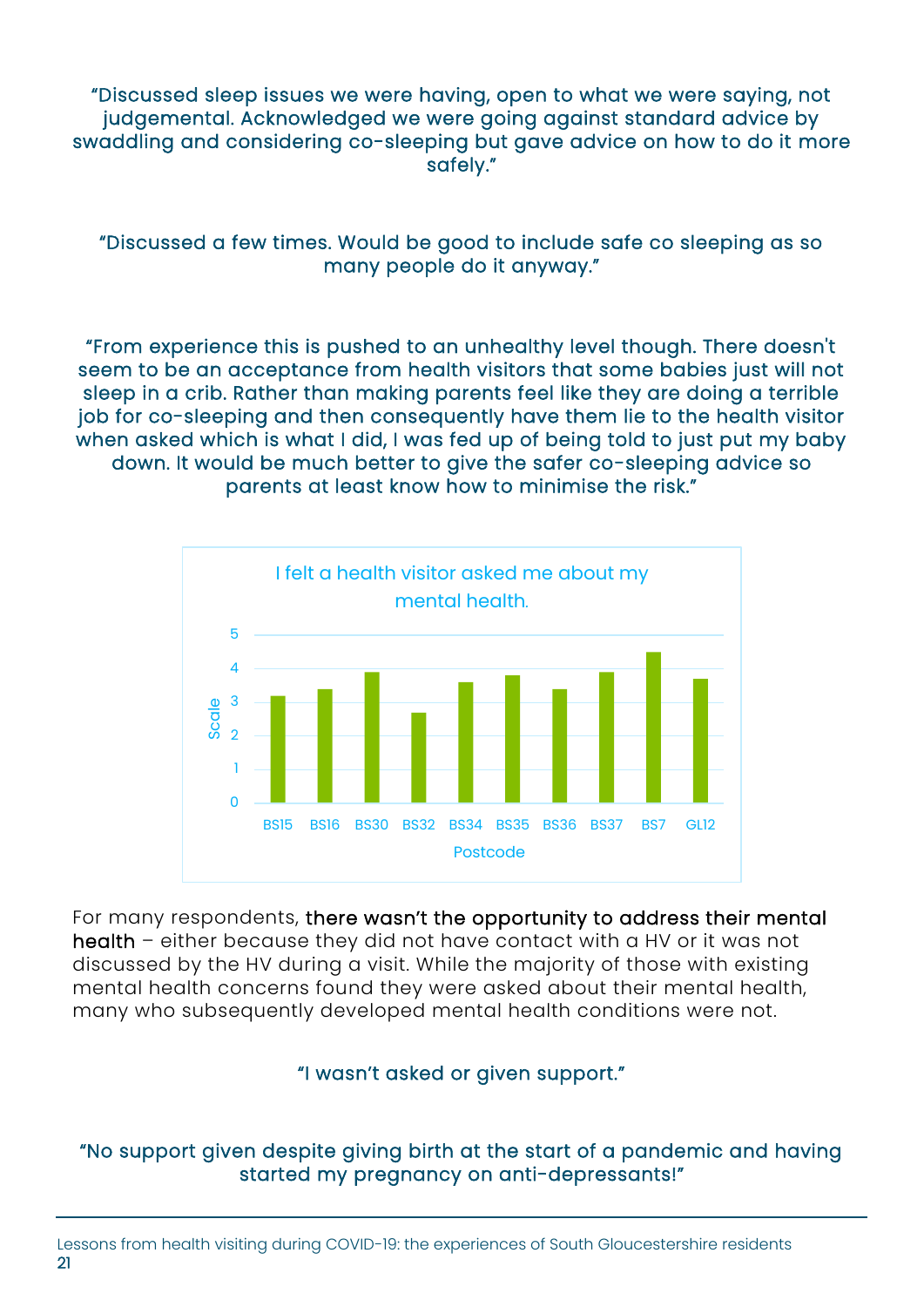"Asked but did not seem to care. I was very tearful and did not feel very supportive. I also expressed I was feeling lonely on a number of occasions and there was nothing really the HV team did to support (this was during COVID). Other local authorities put on Zoom programmes to get parents to get to know each other. We had nothing, I was just told to check Facebook."

"They discussed this with me but felt I was struggling due to my baby losing weight but I was concerned about this and not my mental health. Assumptions were made via a phone call when this person had never met or spoken to me before."

"This was asked on first visit. I disclosed that I had an anxiety disorder before pregnancy. No follow up to ask how I was feeling in this regard at second visit, only asked the tick box question if we have support around."

"I feel this was only (discussed) because I disclosed, I was on antidepressants and felt comfortable mentioning it. However, the conversation was positive and non-judgemental."



The national, regional and local issues with accessing appropriate and timely mental health support are further reinforced by the responses to this question*.* 

#### "She empathised and wished she could help us with more support."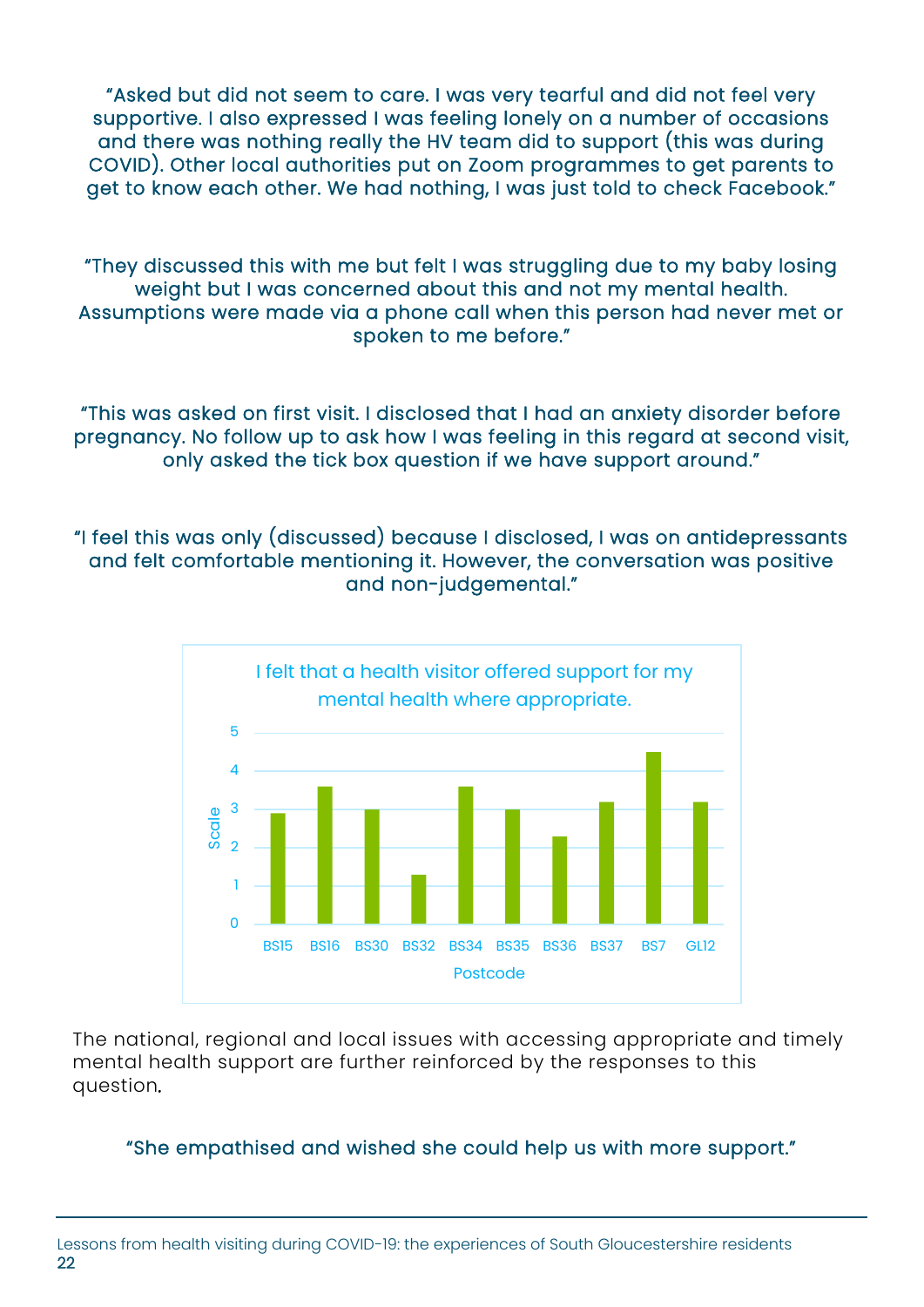"My health visitor was amazing at providing mental health support including her own personal experiences."

"Apart from acknowledgement of struggle and pointing toward GP for further support, not much more help was offered at the time."

"Beyond being able to be on a waiting list, even though I felt anxious, I didn't meet required levels to be fast tracked."

"Asked if was ok. That was it, I wasn't and still am not."

"If I was going through a mental health issue I don't think anyone would ever know as I was never checked on. I think it's a worrying situation for mums who had a baby during COVID as there was no support."

"I was suffering depression - we were first-time parents during a pandemic with people not able to visit. We felt abandoned."

"I saw a health visitor and I expressed I was struggling but nothing was ever followed up."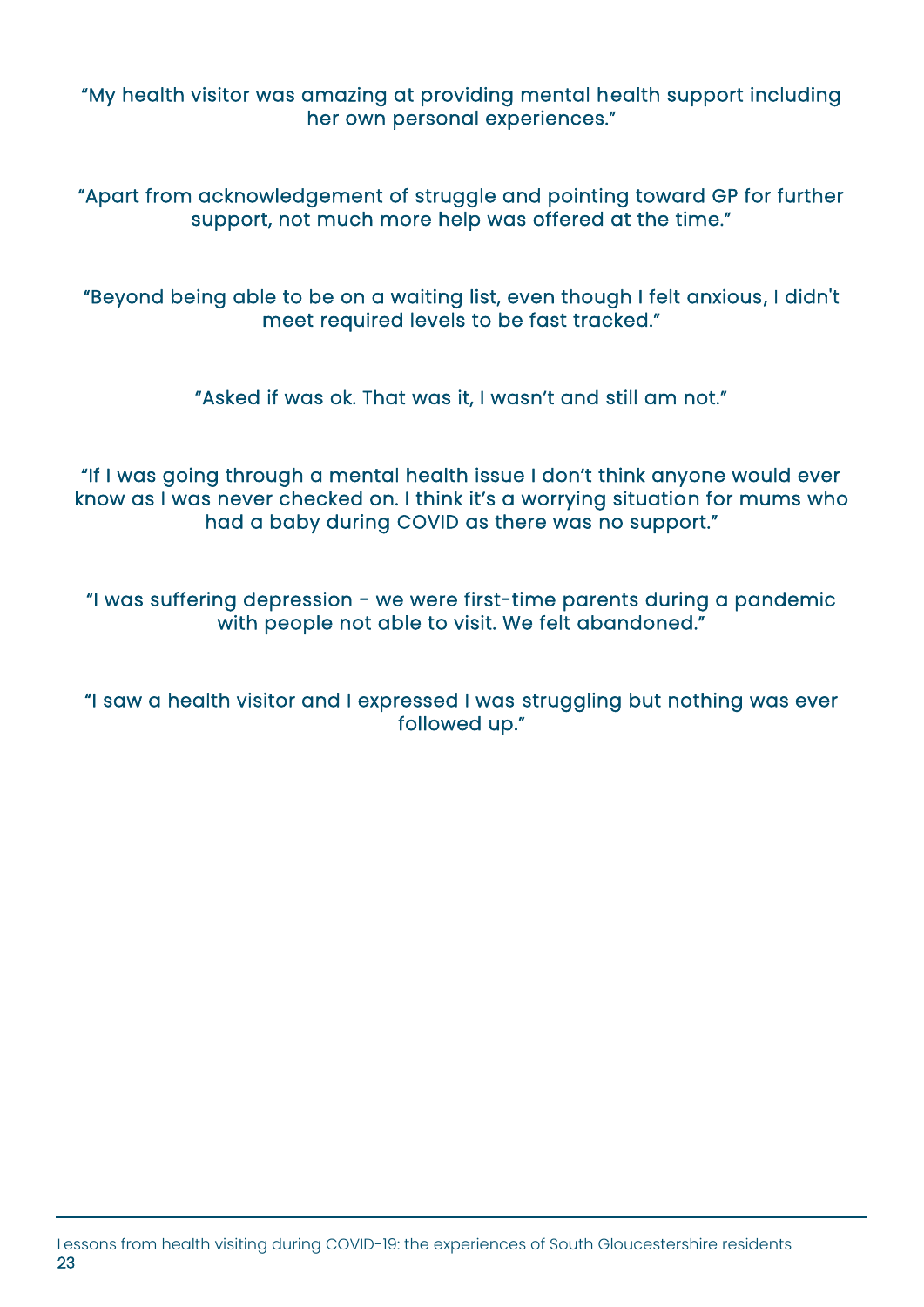## **Conclusions**

- There are good examples of health visiting in South Gloucestershire. However, the service is not consistent across the patch.
- Health protection/prevention conversations were not always provided, and people were not receiving the same information, potentially furthering inequalities.
- Women having had their first baby during this period may be disinclined to engage with health visiting for future births, due to a poor experience.
- Assumptions are made about the knowledge mothers have if they already have had children.
- While GP services are under ongoing pressure, mums should be encouraged to seek advice and guidance on childhood illnesses from the full range of options in primary and secondary care
- Conversations about mental health are not consistent across the patch and depend on the mother being proactive.

"Overall I was very disappointed in the service offered by the health visitors. I have heard friends in other areas of the country who have received much better care- easier to access their health visitor, more empathy demonstrated, didn't feel rushed to have the appointment finished."





"I felt I had no support whatsoever. As a first-time mother it was daunting and frightening. I actually had to chase the health visitor team for appointments."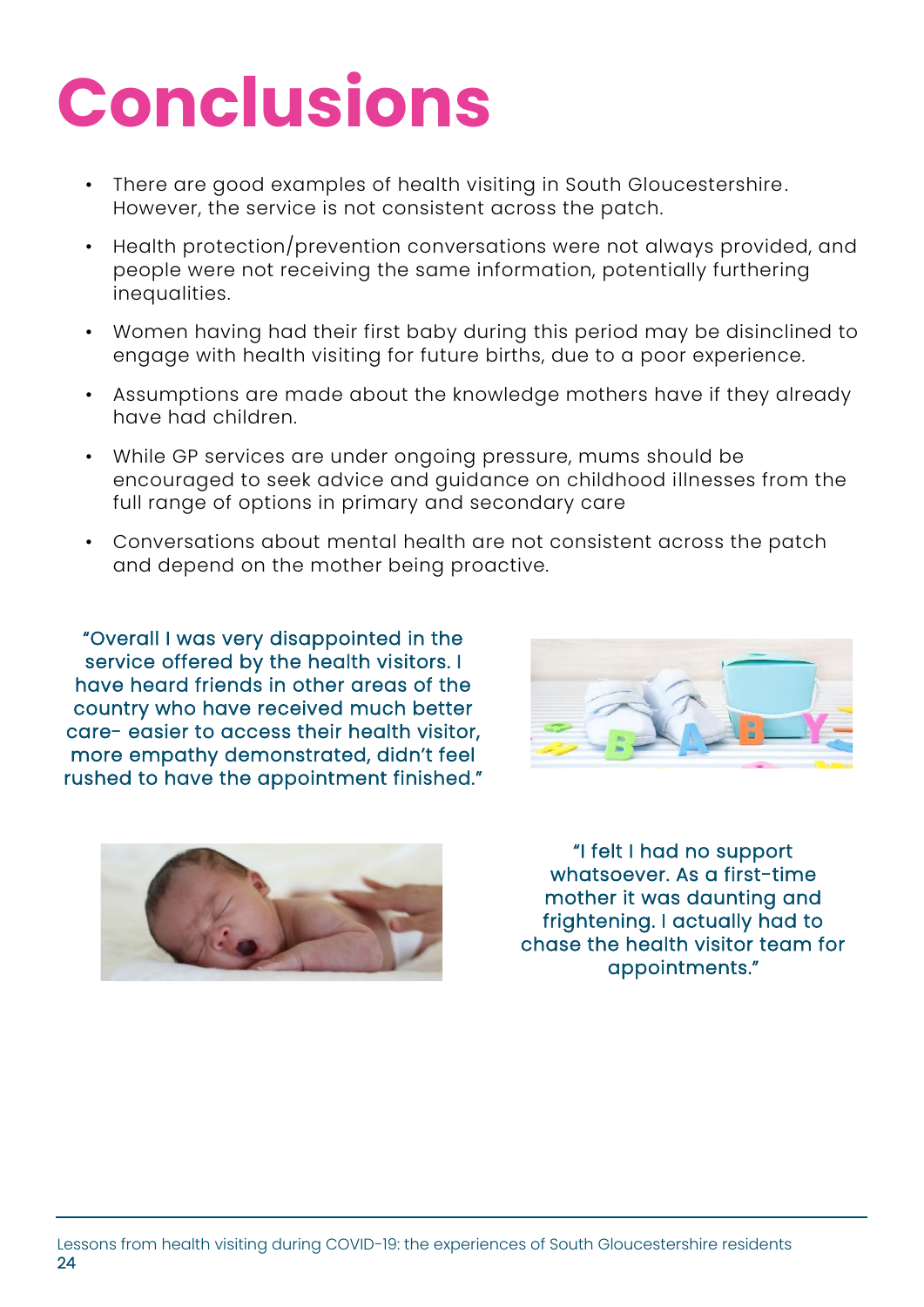## **Recommendations**

### **For Now**

- Ensure first-time appointments are flexible to offer face-to-face if needed, or longer session than others, to give time for information to be shared and questions to be asked and answered, and relationships to be built.
- Ensure that there is mandatory training in mental health for HVs so that they feel confident discussing mental health conditions.
- Take steps to standardise and normalise the signposting and recording of support for women with existing mental health conditions.
- Having a process to check mothers' engagement with support for mental health.
- HVs help to build awareness of the local MVP to encourage mums to feed back their experiences and provide opportunities for the service to learn from this qualitative feedback.
- Set up learning opportunities between community midwifes and HVs to ensure maternity staff provide effective explanations to parents about their transition to HV.

### **Future Proofing**

- Carefully consider or mitigate against any changes to postnatal support (health visitor, breastfeeding, weighing clinics) by considering impact on maternal mental health.
- Where appointments cannot be in person, ensure phone or virtual appointments take place and are an in-depth conversation about mother and baby.
- Adhere to the Accessible Information Standard; provide Easy Read, translated resources and alternative formats in addition to online resources.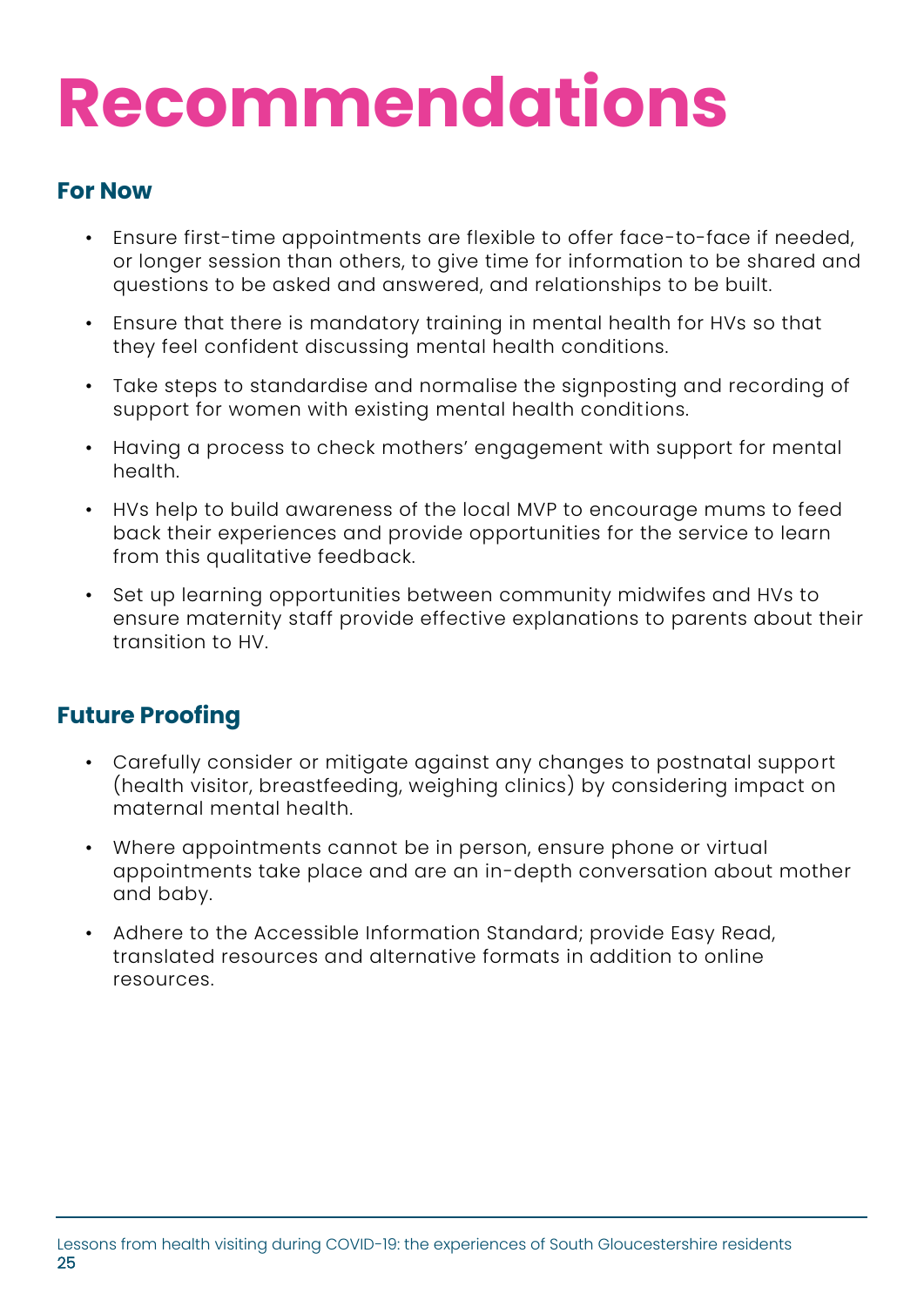## **Stakeholder Responses**

#### Deirdre Fowler, Chief Nurse and Midwife, University Hospitals Bristol and Weston NHS Foundation Trust

"The majority of women in South Gloucestershire are cared for by North Bristol Trust midwives in the community. The University Hospitals Bristol and Weston Head of Midwifery represents Midwives across the Local Maternity and Neo-natal System on a "pathway design workstream group." This group is looking at the pathways of care for families and children and includes a focus on communication and the transfer of care between midwives and health visitors ensuring a smooth transition of care. This includes, that health visitors are notified when women book with the midwife so that the health visitors can undertake a home visit in the ante natal period.

Understanding what matters to women as part of their maternity care is central to improving the quality-of-care women and their partners receive from us. We would like to thank Healthwatch South Gloucestershire for undertaking this work and sharing the report and recommendations with us."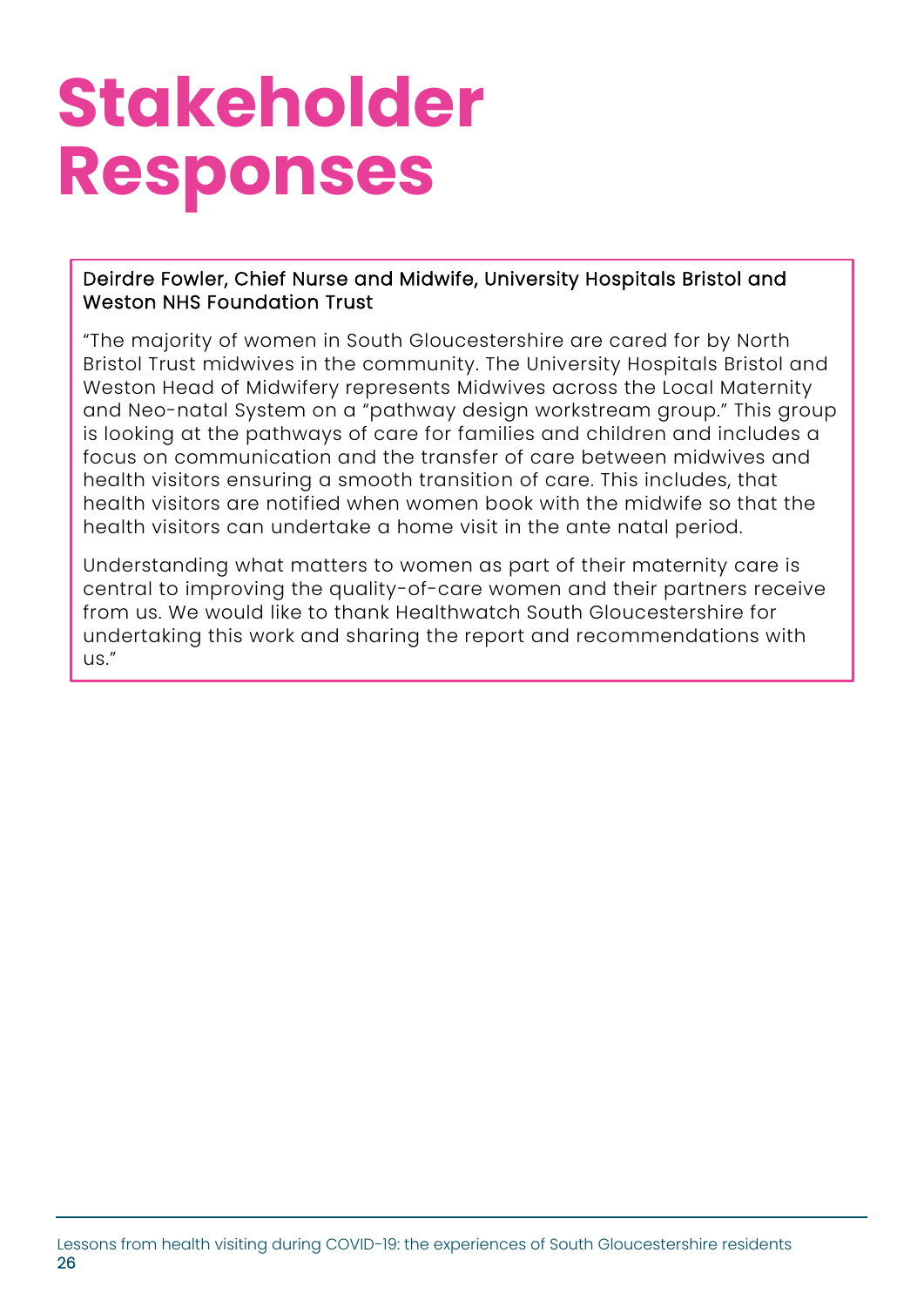#### Maria Kane, Chief Executive, North Bristol Trust

- "As a Trust that provides maternity services, both in hospital and in the community, we welcome this detailed report that helps us understand the experiences of women after they leave our service.
- COVID has had a huge impact on all of our services, including our community services and this report highlights areas of care where adaptations have been successful but also where they have fallen short.
- We are pleased to see that our midwives are giving the majority of women good advice about when their care will be handed over the HV team.
- We recognise that there is an opportunity to improve the information given to women about what to expect from the HV team. This should be done during the ante natal period so that women are well informed. We will use this feedback to inform how to make this better moving forward.
- The rise in numbers of women experiencing mental health problems is significant and is consistent with what women are experiencing when under the care of maternity services. NBT is pleased to have a specialist midwifery and mental health team who care for these women and is looking to expand this team in order to fully met these needs in response to this rise in demand.
- Whilst this report highlights many areas of good practice, there are clearly some areas for improvement. We look forward to extending our system working and recognise that cross organisation working between NBT and the HV service is important in order to provide the service that our women and families deserve."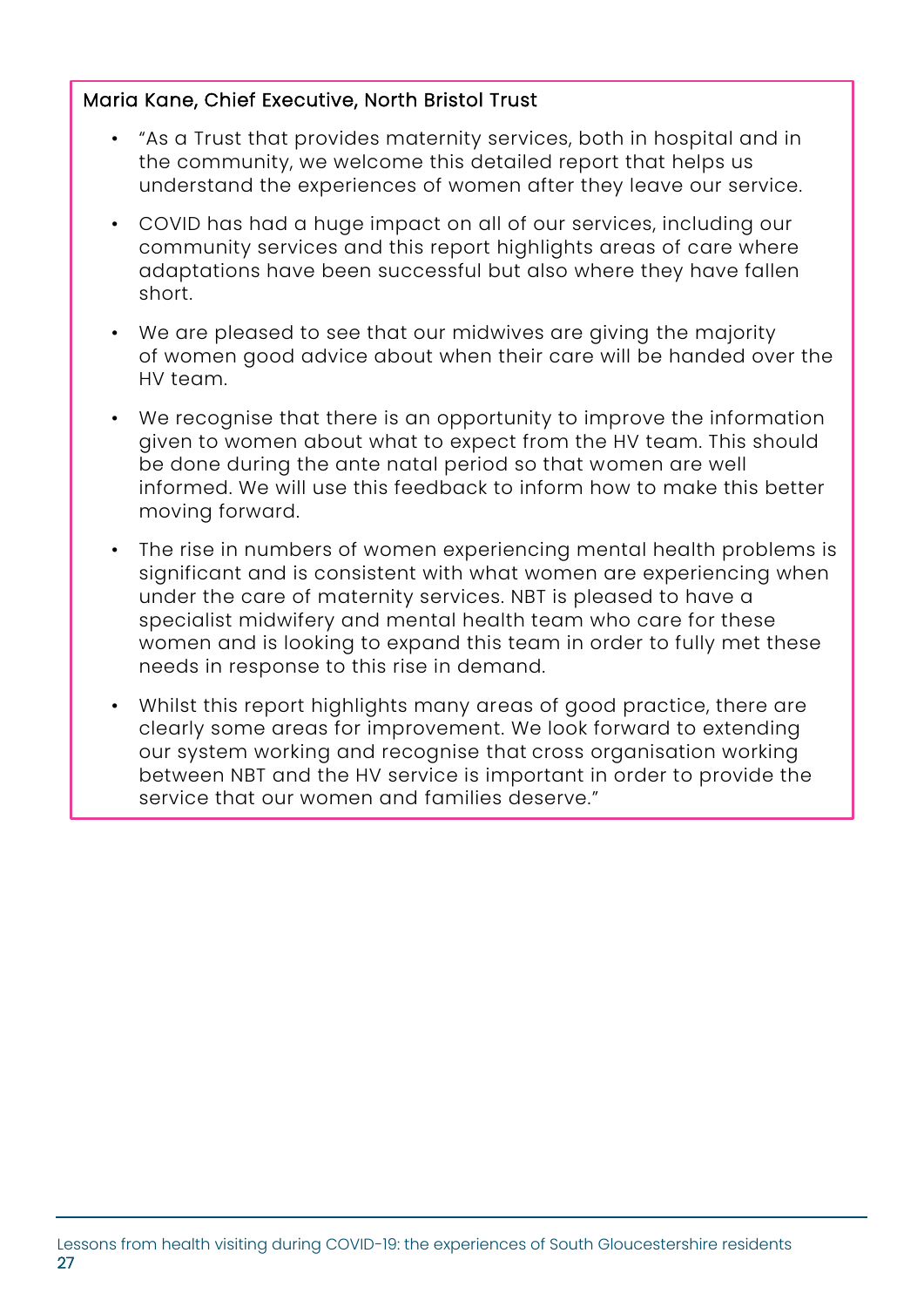### Mary Lewis, Director of Nursing and Quality, Sirona care & health

We are really grateful to all who participated in Healthwatch South Gloucestershire's Lessons from Health Visiting during Covid-19 research.

We recognise the period of 2020-2022 has been a very difficult time for families and the pandemic had an impact on a number of people in various ways.

National guidance meant we had to redeploy our staff to support adult services and follow infection, prevention and control advice for health services which meant adapting to provide phone or video calls for the majority of people. This coincided with the national lockdown.

We know this worked well for some but for others the lack of face-to-face contact was more difficult.

As soon as we were able we did reopen the drop in centres as we know these provide an important source of support.

We would like to invite those who took part in the research to help us as we have just embarked on the transformation of Public Health Nursing, which includes our Health Visiting Service. This work is to ensure wherever someone lives in Bristol, North Somerset and South Gloucestershire they will be able to access the same level of support.

A key aim is to enable Children, Young People and families to know how to get information and/or support when they need it and which suits their needs. This will be the backbone of the programme as the focus will be on what matters to individuals and their families to ensure children and young people thrive.

This work is expected to take 18 months to two years with a launch in early Autumn 2022 . We want to focus on what is important to the child, young person and their family to improve their outcomes and reduce health inequalities by building relationships, trust and connections across their local community.

This transformation should provide easy access to all community services and in the event a specific service is required referrals can be made earlier to a range of specialist services for extra support where needed.

The transformation of Public Health Nursing will involve working with our partners Avon and Wiltshire Mental Health Partnership NHS Trust which provides CAMHS – Child and Adolescent Mental Health Service and we believe this will ensure services are joined up and respond to the needs of those in our care.

If anyone would like to get involved they can contact sirona.communications@nhs.net with their contact details.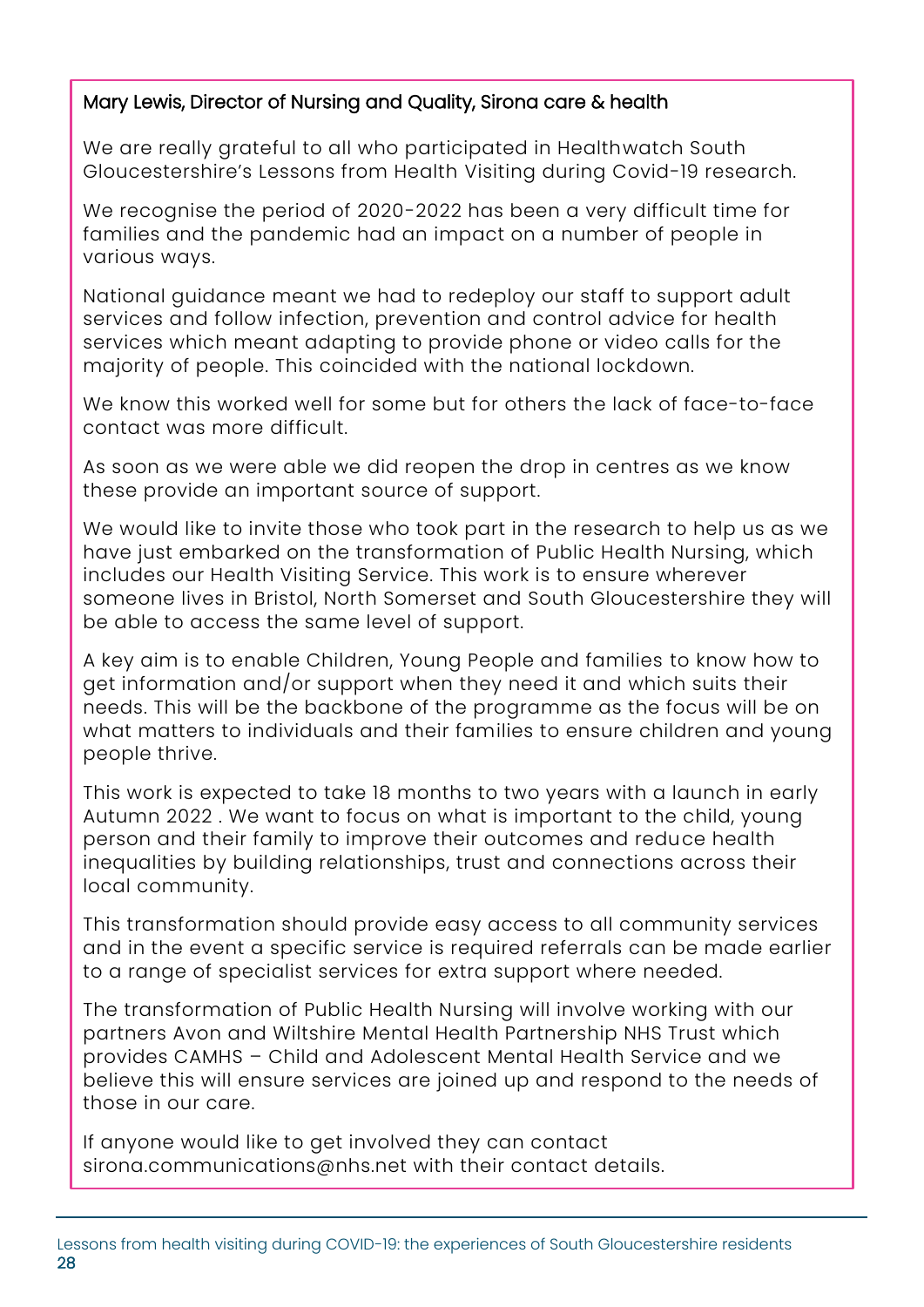## **Appendices**

## **Appendix 1 – Demographics of Respondents**

| <b>Postcode</b>                       | <b>Survey No.</b> | <b>Survey Percent</b> |
|---------------------------------------|-------------------|-----------------------|
| BS15 (Kingswood Area)                 | 15                | 13%                   |
| <b>BS16</b> (Emersons Green Area)     | 25                | 21%                   |
| <b>BS30 (Longwell Green Area)</b>     | 14                | 12%                   |
| <b>BS32 (Bradley Stoke Area)</b>      | 6                 | 5%                    |
| BS34 (Patchway Area)                  | 17                | 14%                   |
| BS35 (Pilning Area)                   | 8                 | 7%                    |
| <b>BS36 (Frampton Cotterell Area)</b> | 10 <sup>°</sup>   | 8%                    |
| BS37 (Yate Area)                      | 14                | 12%                   |
| <b>BS7</b> (Stoke Gifford Area)       | $\overline{2}$    | 2%                    |
| GL12 (Charfield, Wickwar Area)        | $\overline{7}$    | 6%                    |
| <b>TOTAL 118</b>                      |                   | 100%                  |

| <b>Age</b> | <b>Survey No.</b> | <b>Survey Percent</b> |
|------------|-------------------|-----------------------|
| 19 to 24   | 4                 | 3%                    |
| 25 to 29   | 17                | 14%                   |
| 30 to 34   | 56                | 48%                   |
| 35 to 39   | 34                | 29%                   |
| 40 to 44   | 5                 | 4%                    |
| 44 to 45   | $\overline{2}$    | 2%                    |
|            | <b>TOTAL 118</b>  | 100%                  |

| Gender            |                  | <b>Survey No.</b> | <b>Survey Percent</b> |
|-------------------|------------------|-------------------|-----------------------|
| Woman             |                  | 115               | 97%                   |
| Man               |                  | 3                 | 3%                    |
| Non-binary        |                  | 0                 | 0%                    |
| Prefer not to say |                  | 0                 | 0%                    |
| Intersex          |                  | 0                 | 0%                    |
| Not Known         |                  | 0                 | 0%                    |
|                   | <b>TOTAL 118</b> |                   | 100%                  |

| <b>Gender the same as birth</b> | <b>Survey No.</b> | <b>Survey Percent</b> |
|---------------------------------|-------------------|-----------------------|
| Yes                             | 118               | 100%                  |
| <b>No</b>                       | $\mathbf{O}$      | 0%                    |
| Prefer not to say               | 0                 | 0%                    |
| Not known                       | $\mathbf{O}$      | $0\%$                 |
| <b>Total   118</b>              |                   | 100%                  |

Lessons from health visiting during COVID-19: the experiences of South Gloucestershire residents 29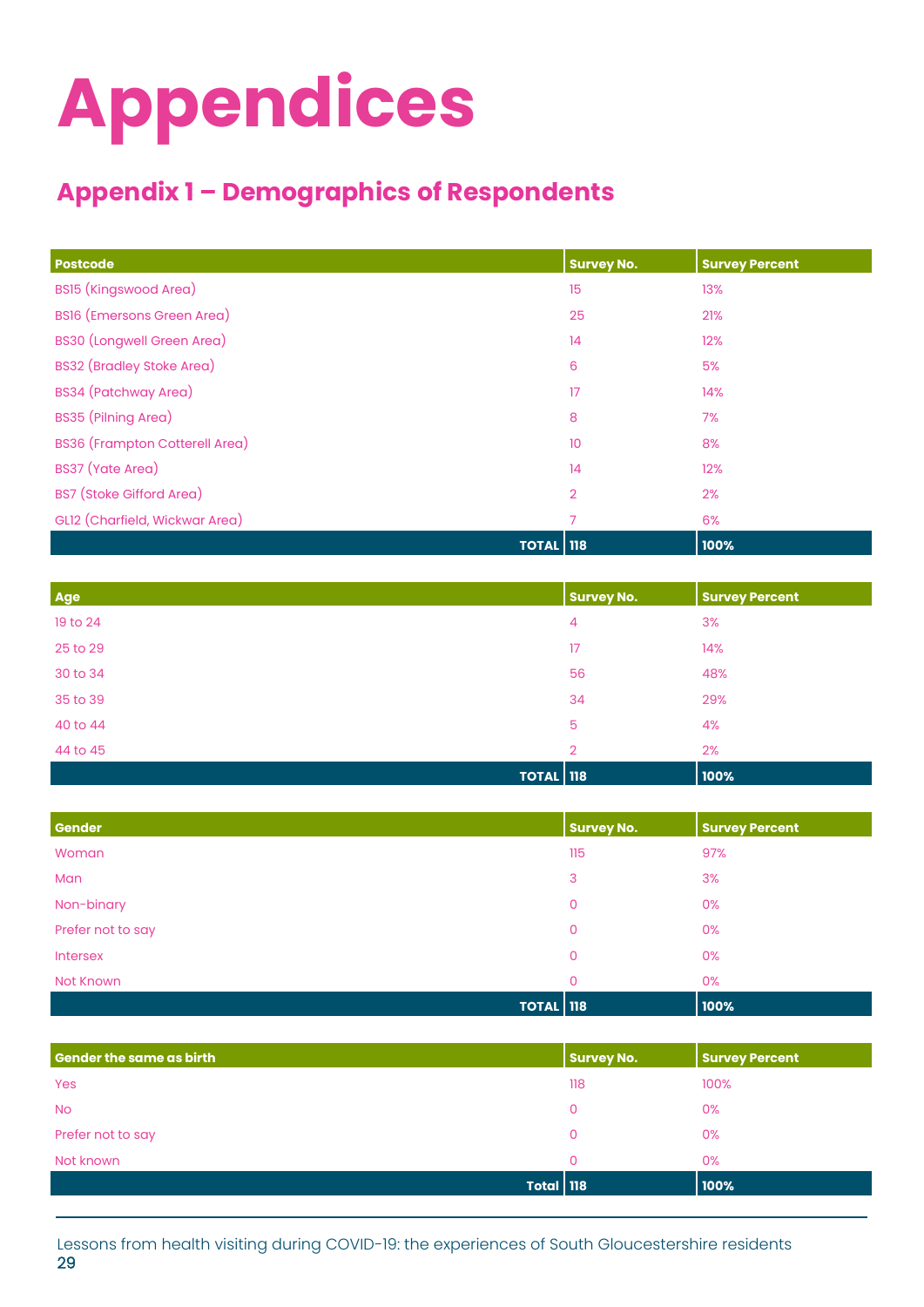| <b>Sexual Orientation</b> | <b>Survey No.</b> | <b>Survey Percent</b> |
|---------------------------|-------------------|-----------------------|
| Asexual                   | 3                 | 2%                    |
| <b>Bisexual</b>           | 3                 | 2%                    |
| <b>Gay Man</b>            | $\mathbf 0$       | 0%                    |
| Heterosexual              | 106               | 90%                   |
| Lesbian/Gay Woman         | $\overline{2}$    | 2%                    |
| Pansexual                 | $\overline{0}$    | 0%                    |
| Prefer not to say         | $\overline{2}$    | 2%                    |
| Not known                 |                   | 1%                    |
| Other                     |                   | 1%                    |
| <b>Total 118</b>          |                   | 100%                  |

| <b>Ethnicity</b>                             | Survey No. | <b>Survey Percent</b> |
|----------------------------------------------|------------|-----------------------|
| Asian/Asian British                          |            | 1%                    |
| White: Any other White Background            |            | 2%                    |
| White: English/Welsh/Scottish/Northern Irish | 115        | 97%                   |
| Total 118                                    |            | 100%                  |

| <b>Religion</b>   | <b>Survey No.</b> | <b>Survey Percent</b> |
|-------------------|-------------------|-----------------------|
| Christian         | 43                | 36%                   |
| Muslim            |                   | 1%                    |
| Prefer not to say | 3                 | 3%                    |
| No Religion       | 71                | 60%                   |
| <b>Total 118</b>  |                   | 100%                  |

| <b>Relationship Status</b> | <b>Survey No.</b> | <b>Survey Percent</b> |
|----------------------------|-------------------|-----------------------|
| Single                     | 4                 | 3%                    |
| <b>Married</b>             | 82                | 70%                   |
| Cohabiting                 | 31                | 26%                   |
| In a civil partnership     |                   | 1%                    |
| <b>Total 118</b>           |                   | 100%                  |

| <b>Financial Status</b>                                                                                                                     | <b>Survey No.</b> | <b>Survey Percent</b> |
|---------------------------------------------------------------------------------------------------------------------------------------------|-------------------|-----------------------|
| Don't know/prefer not to say                                                                                                                | 2                 | 2%                    |
| I don't have enough for basic necessities and sometimes run out of money                                                                    | 2                 | 2%                    |
| I have just enough for basic necessities and little else                                                                                    | 24                | <b>20%</b>            |
| I have more than enough for basic necessities, and a small amount of<br>disposable income, that I can save or spend on extras or leisure    | 75                | 63%                   |
| I have more than enough for basic necessities, and a large amount of disposable 15<br>income, that I can save or spend on extras or leisure |                   | 13%                   |
| Total 118                                                                                                                                   |                   | 100%                  |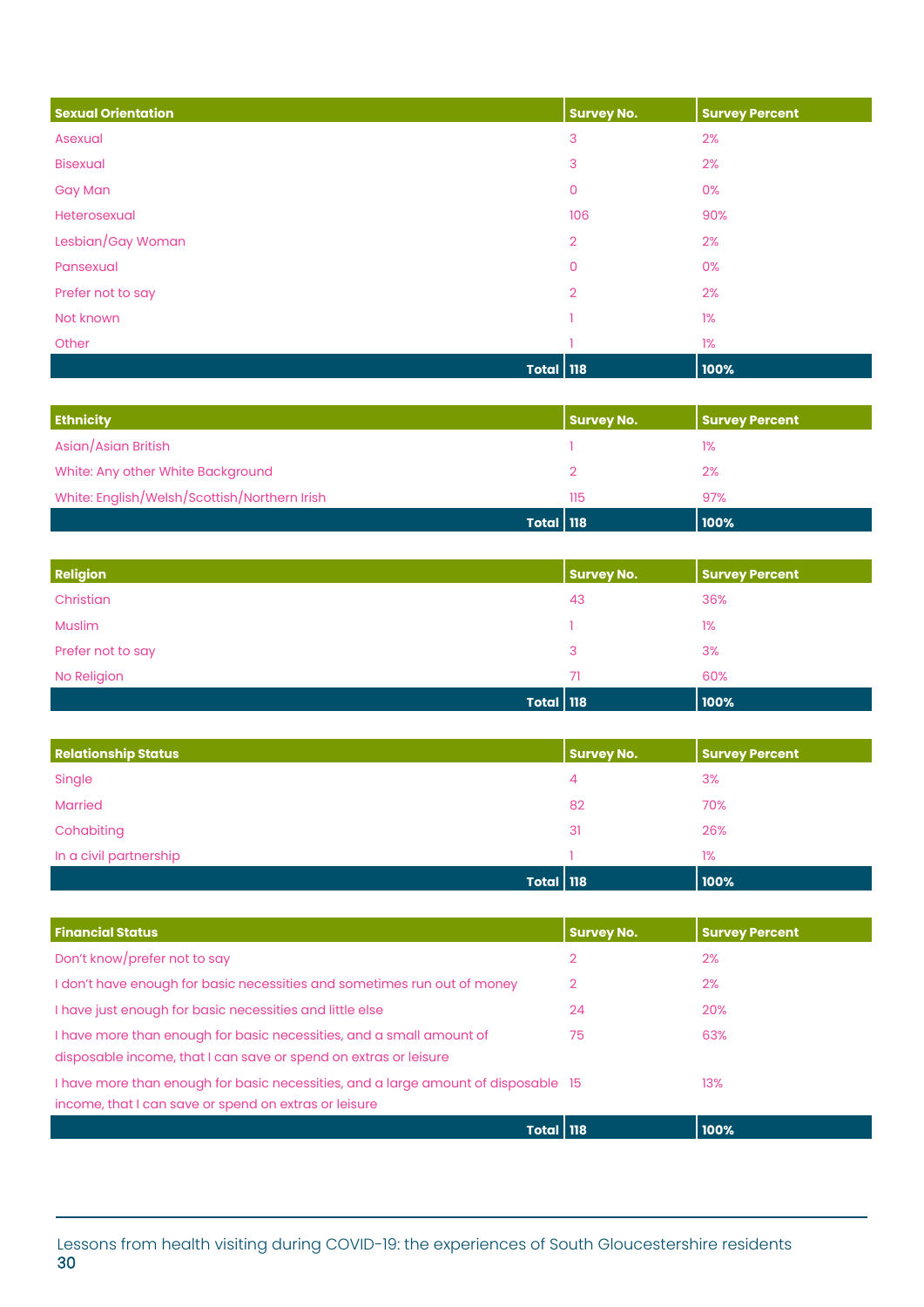| <b>Other Factors</b>                                 | <b>Survey No.</b> | <b>Survey Percent</b> |
|------------------------------------------------------|-------------------|-----------------------|
| I am a carer                                         |                   | 1%                    |
| I have a disability                                  | $\overline{2}$    | 2%                    |
| I have a long-term condition                         | 9                 | 7%                    |
| I have a long-term condition AND I have a disability |                   | 1%                    |
| I prefer not to say                                  |                   | 1%                    |
| <b>None</b>                                          | 104               | 88%                   |
| <b>Total 118</b>                                     |                   |                       |

## **Appendix 2**

**The '***Equality Impact Assessment***' can be viewed by clicking the link below: [www.healthwatchsouthglos.co.uk/sites/healthwatchsouthglos.co.uk/files/Equality](http://www.healthwatchsouthglos.co.uk/sites/healthwatchsouthglos.co.uk/files/Equality%20Impact%20Assessment%20Feb%202022.pdf) [%20Impact%20Assessment%20Feb%202022.pdf](http://www.healthwatchsouthglos.co.uk/sites/healthwatchsouthglos.co.uk/files/Equality%20Impact%20Assessment%20Feb%202022.pdf)**

## **Appendix 3**

**The '***Theory of Change***' can be viewed by clicking the link below: [jamboard.google.com/d/1L8oEduF5ybDI8PVhhW4md8XWRXRFr2W-](https://jamboard.google.com/d/1L8oEduF5ybDI8PVhhW4md8XWRXRFr2W-OfgVSe7l2QE/edit?usp=sharing)[OfgVSe7l2QE/edit?usp=sharing](https://jamboard.google.com/d/1L8oEduF5ybDI8PVhhW4md8XWRXRFr2W-OfgVSe7l2QE/edit?usp=sharing)**